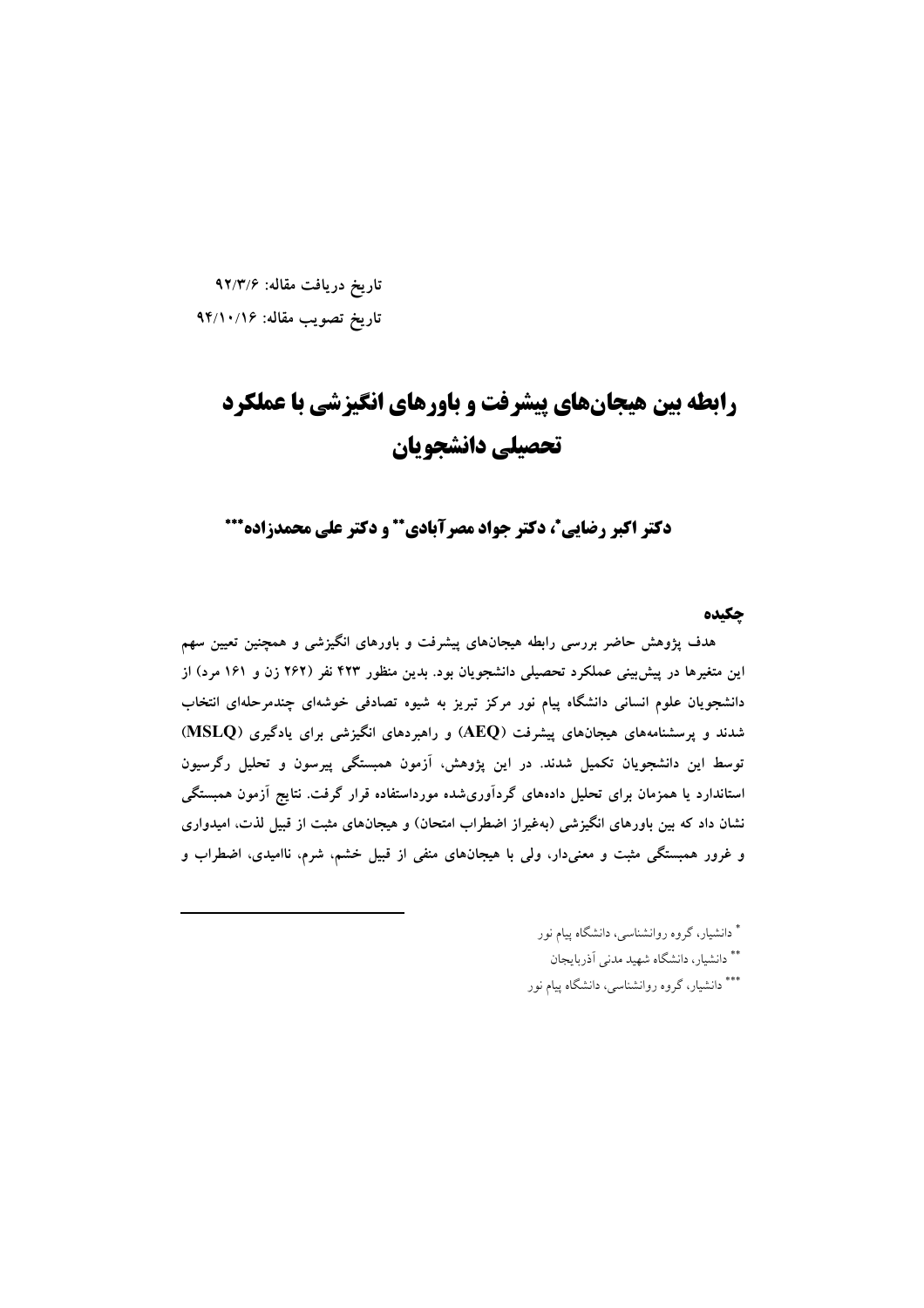خستگی همبستگی منفی و معنیدار وجود دارد. رابطه اضطراب امتحان با هیجانهای منفی از قبیل خشم، شرم، ناامیدی، اضطراب و خستگی مثبت و معنیدار بود. همچنین نتایج تحلیل رگرسیون نشان داد که اضطراب مرتبط به کلاس (با ارزش بتای منفی). شرم مرتبط به یادگیری (با بتای منفی). غرور و شرم مرتبط به ازمون (به ترتیب با بتای مثبت و منفی) متغیرهای پیشبین معنیدار عملکرد تحصیلی بودند. در **پ**شبینی عملکرد تحصیلی از روی باورهای انگیزشی، سهم متغیرهای خودکارامدی برای یادگیری (با **.% (&65 -Q ]<C( (&A6 -:% \C ( %) )<:( L('( (GX -:% \C ( واژههای کلیدی**: هیجانهای پیشرفت، باورهای انگیزشی، دانشجویان.

#### **مقدمه**

محیطهای تحصیلی پر از هیجانهای پیشرفت هستند نظیر لذت یادگیری، امیدواری، غرور، اضطراب، خشم، شرم، ناامیدی و خستگی (پکران<sup>'</sup>، گوئتز<sup>''</sup>، تیتز<sup>''</sup> و پری''، ۲۰۰۲). این هیجانها برای انگیزش، یادگیری، عملکرد، رشد، هویت و سلامت دانشجویان بسیار اهمیت دارند (پکران. **1
0 \_2006 <sup>5</sup> b1/ R1:^N R)(=! .(2007 R)(=! <sup>6</sup> #;AK % R <sup>7</sup> -b:6H - @/ (2011) -!** ارزش<sup>^</sup> را بهعنوان چهارچوبی برای تعریف هیجانها مورداستفاده قرار دادهاند. این نظریه بر پایه مفروضــههایی از نظریــههای انتظــــار–ارزش° (پکــــران، ۱۹۹۲؛ ترنر `` و شالـــــرت ``، ۲۰۰۱)،

- <sup>1</sup>- Pekrun  $2 \text{ C}$
- $2$  Goetz
- $3$  Titz
- <sup>1</sup>- Perry
- $\overline{\phantom{a}}$  Schutz
- <sup>6</sup>- Frenzel
- $7 -$ Barchfeld
- <sup>8</sup>- Control- Value Theory
- $^{9}$  Expectancy- value theories <sup>10</sup>- Turner <sup>11</sup>- Schallert
- 
-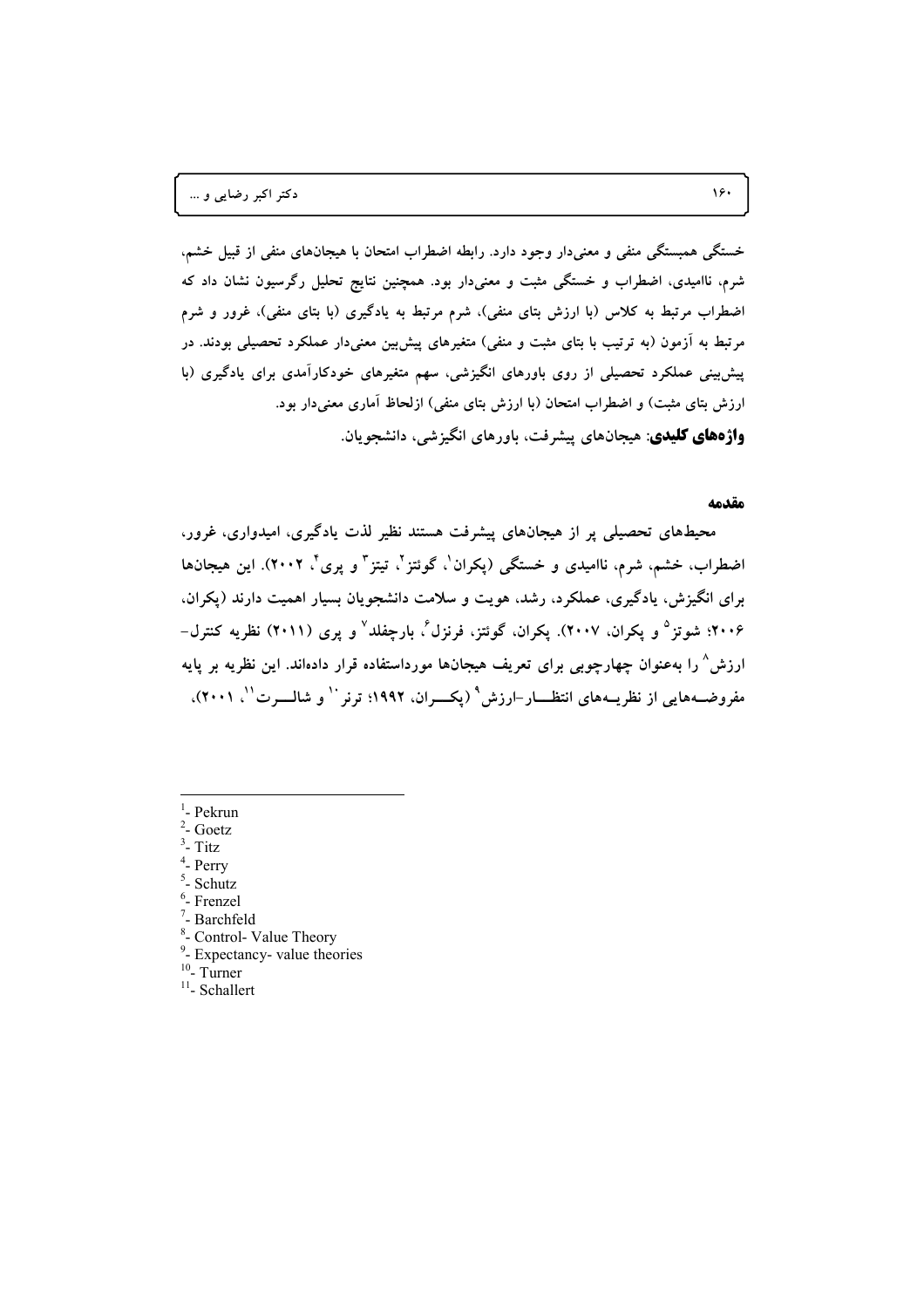رویکردهای تبادلی ` (لازاروس ` و فولکمن ّ، ۱۹۸۴)، نظریههای اسنادی ٔ (واینر °، ۱۹۸۵) و الگوهای اثرات عملکرد هیجانها (فردریکسون ٔ، ۲۰۰۱؛ یکران، ۱۹۹۲، پکران و همکاران، ۲۰۰۲؛ زیدنر<sup>۷</sup>، ۱۹۹۸، ۲۰۰۷) قرار دارد. هیجانهای پیشرفت بهعنوان هیجانهایی که بهطور مستقیم به فعالیتهای پیشرفت یا بازدههای پیشرفت مرتبط هستند تعریف می شوند (پکران و همکاران، ۲۰۱۱). مطالعات قبلی در این زمینه بر هیجانهای مرتبط با بازدههای پیشرفت ازجمله هیجان ییامدهای آتی نظیر امیدواری و اضطراب که به ترتیب با موفقیت و شکستهای احتمالی و همچنین هیجان پیامدهای قبلی نظیر غرور و شرم که به ترتیب به موفقیتها و شکستهای قبلي مرتبط هستند متمركز بودند (واينر، ١٩٨٥؛ زيدنر، ١٩٩٨). تعريف ييشنهادشده توسط نظريه کنترل- ارزش حاکی از آن است که هیجانهای مبتنی بر فعالیت به فعالیتهای مرتبط با پیشرفت جاری ارتباط دارند و بهعنوان هیجانهای پیشرفت در نظر گرفته می شوند. برای مثال لذت حاصل از یادگیری، خستگی تجربهشده در طول آموزش کلاسی، خشم در پاسخ به تقاضاهای تکلیف (یکران، ۲۰۰۶؛ یکران، گوئتز، دانیلز^، استاینیسکی ْ و پری، ۲۰۱۰).

هیجانهای پیشرفت در موقعیتهای تحصیلی مختلف به وقوع میپیوندند نظیر حضور در کلاس، مطالعهکردن و در موقعیت آزمون (پکران و همکاران. ۲۰۱۱). این محیطها با توجه به کارکردشان و همچنین ساختار اجتماعی متفاوت هستند. برای مثال لذت حاصل از آموزش كلاسى ممكن است متفاوت از لذت حاصل از چالشهاى آزمون باشد. برخى از دانشجويان

- <sup>1</sup>- Transactional approaches
- $2$  Lazarus
- $3$  Folkman
- <sup>4</sup>- Attributional theories
- <sup>5</sup>- Weiner
- <sup>6</sup>- Fredrickson
- $\sqrt{2}$  Zeidner
- <sup>8</sup>- Daniels
- $9$  Stupnisky

181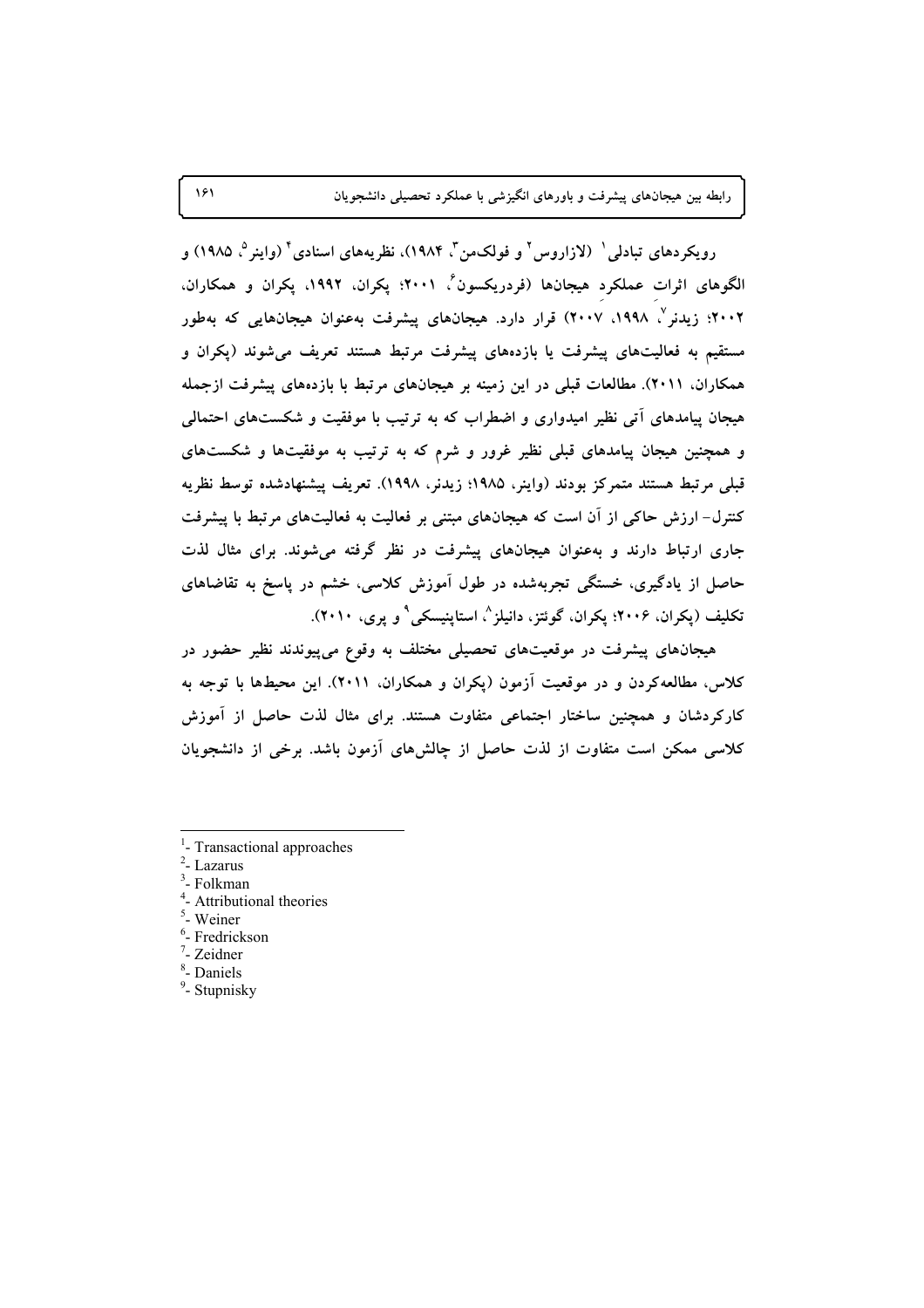ممکن است هنگام رفتن به کلاس و برخی دیگر نیز ممکن است هنگام نوشتن ازمون برانگیخته **.#/0**

نظریه کنترل– ارزش فرض میکند که هیجانهای پیشرفت زمانی برانگیخته میشوند که احساسات فرد در کنترل یا خارج از کنترل فعالیتها و پیامدهایی باشد که برای افراد مهم هستند. ارزیابیهای کنترل، مربوط به قابل کنترل $\psi$ بودن تصوری اعمال مرتبط با پیشرفت و پیامدها میباشد. به معنای دقیق کلمه، دو نوع مهم ارزیابیهای کنترل، تجربههای عمل– کنترل و تجربههای کنترل– پیامد هستند. انتظارات عمل– کنترل، انتظاراتی هستند که باعث شروع و انجام یک عمل توسط افراد میشوند (پکران، ۲۰۰۶)، انتظار کارآمدی شخصی (بندورا<sup>'</sup>، ۱۹۷۷) یک اصطلاح جاافتادهای است که امروزه اغلب برای اشاره به این انتظارات به کار میرود. انتظار عمل– پیامد به اعمال شخص (برای مثال تلاش تحصیلی) که پیامدهای مطلوب (برای مثال نمرات خوب) را ایجاد خواهند کرد، اشاره دارد. در ادبیات تحصیلی این انتظارات، کنترل تحصیلی نامیده میشوند (پری، هلادکیج<sup>۲</sup>، پکران و پلیتر<sup>۳</sup>، ۲۰۰۱). ارزیابی۵ای ارزش به اهمیت ذهنی فعالیتهای مرتبط با پیشرفت و پیامدها مربوط میشود. این نظریه پیشنهاد می کند که لذت فعالیتهای پیشرفت زمانی برانگیخته میشود که این فعالیتها هم کنترل $\mu$ نیر و هم ارزشمند **% )Q -H #66H VW ZJ( )H-5' C( ) \*,/( &/C & @:/( bX -(% .#60%** محتوای یادگیری تسلط و مطالب را جالب میbبابند. برعکس خستگی زمانی برانگیخته میشود که فعالیت، هیچ ارزش مشوقی نداشته باشد. پیامدهای انتظاری هیجانهای امید و اضطراب که **Y b:6H I#> -# -H #:(& yA
( &/C R\$( PG F% J=0 + -%** داشته باشد که اشاره به عدم قطعیت این پیامدهای پیشرفت به همراه اهمیت و ارزش این پیامدها دارد. برای مثال دانشجویی که قبل از امتحان انتظار داشته باشند نمره قبولی نخواهد گرفت و

- <sup>1</sup>- Bandura
- $2$  Hladkyj
- $3$  Pelletier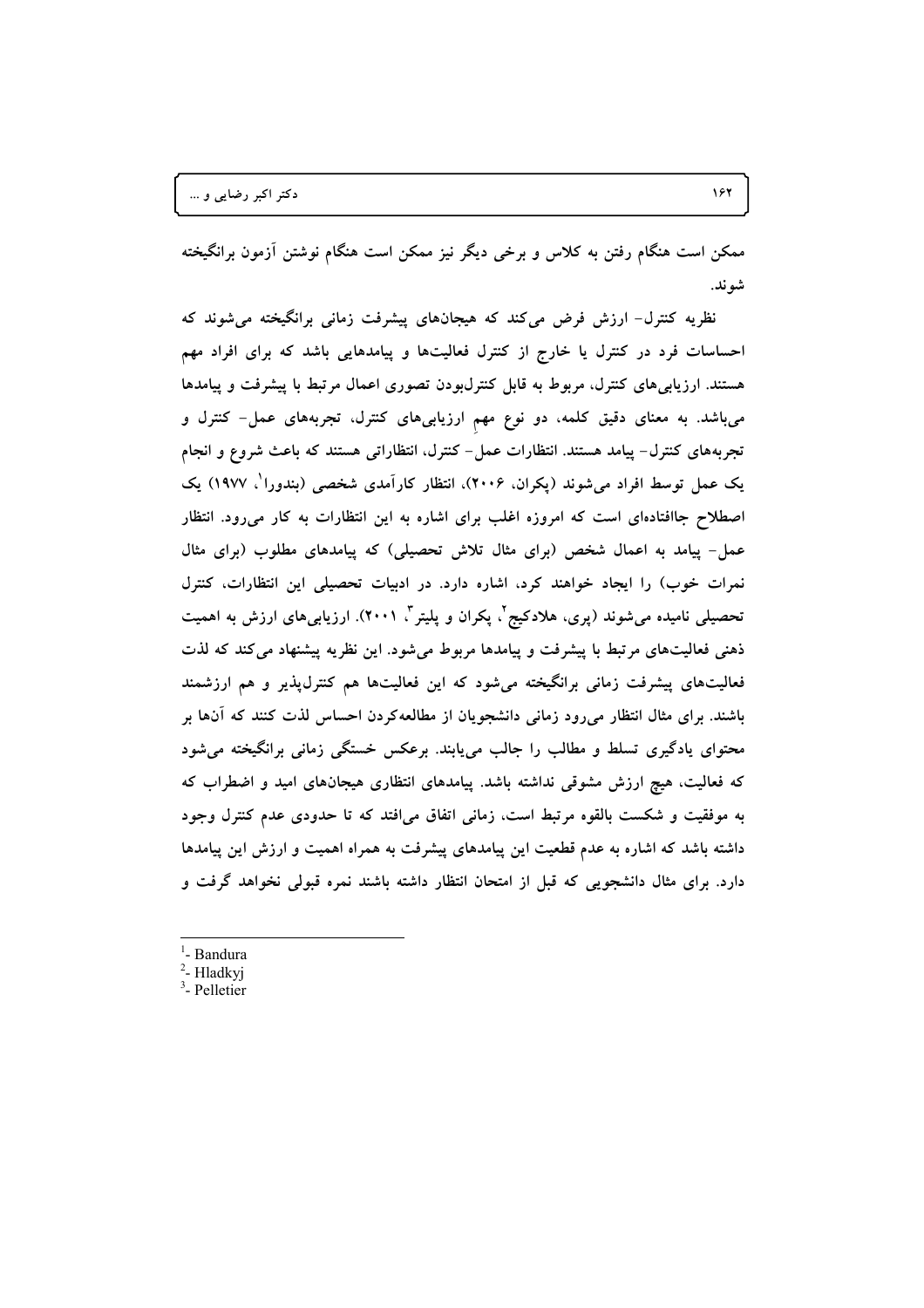تصور می کند که امتحان خیلی مهم است، احساس اضطراب خواهد کرد. اگر مطمئن باشد که موفق خواهد شد یا برای او نمره قبولی اهمیتی نداشته باشد، در این صورت ضرورتی ندارد که مضطرب باشد. ناامیدی زمانی احساس میشود که پیشرفتها در کل غیرقابل کنترل در نظر گرفته شوند. درنهایت هیجانهای پیامدی قبلی نظیر غرور و شرم به ترتیب در هنگام موفقیت و شکست ایجاد می شود، تصور بر این است که از طریق عوامل درونی مرتبط با کنترل پذیری و عدم کنترل درباره اين پيامدها به وجود مي آيند.

بر اساس نظریه کنترل- ارزش، هیجانهای پیشرفت می توانند یادگیری و عملکرد دانشجویان را بهشدت تحت تأثیر قرار دهند. نتایج پژوهشها نیز حاکی از آن است که بین هیجانهای پیشرفت و عملکرد تحصیلی همبستگی معنیداری وجود دارد (برای مثال اَینلی'، هیندی' و برندروف"، ۲۰۰۲، یکران و همکاران، ۲۰۰۲، روتیگ ٔ و همکاران، ۲۰۰۸؛ دانیلز و همکاران، ۲۰۰۹؛ یکران، الیوت<sup>۵</sup> و مایر<sup>م م</sup> ۲۰۰۶؛ ۲۰۰۹). به نظر میرسد باورهای انگیزشی ازجمله مکانیسمهای میانجیگری باشند که مسئول این اثرات میباشند (یکران، ۱۹۹۲؛ ۲۰۰۶). هیجانها باعث انگیزش درونی دانشجویان برای یادگیری بر اساس علاقه و کنجکاوی آنها و همچنین موجب انگیزش بیرونی مرتبط با پیامدهای مثبت (برای مثال نمرههای خوب) یا اجتناب از پیامدهای منفی (نمرههای ضعیف) میشوند. هیجانهای فعال ساز مثبت نظیر لذت، امید، غرور هم باعث بهبود انگیزش درونی میشوند، هم بیرونی و در کل بهطور مثبت بر عملکرد تحصیلی تأثیر میگذارند. برعکس هیجانهای غیر فعال ساز منفی نظیر ناامیدی و خستگی فرض می شود که در کل انگیزش و فرایندهای تلاش مدار را کاهش دهند که اثرات منفی بر عملکرد دارند. برای هیجانهای غیر فعالساز مثبت و فعال ساز منفی نظیر خشم، اضطراب و شرم روابط خیلی پیچیده

- $<sup>1</sup>$  Ainley</sup>
- $2$  Hidi
- $3$  Berndorff
- <sup>4</sup>- Ruthig
- $<sup>5</sup>$  Elliot</sup>  $<sup>6</sup>$ - Maier</sup>

۱۶۳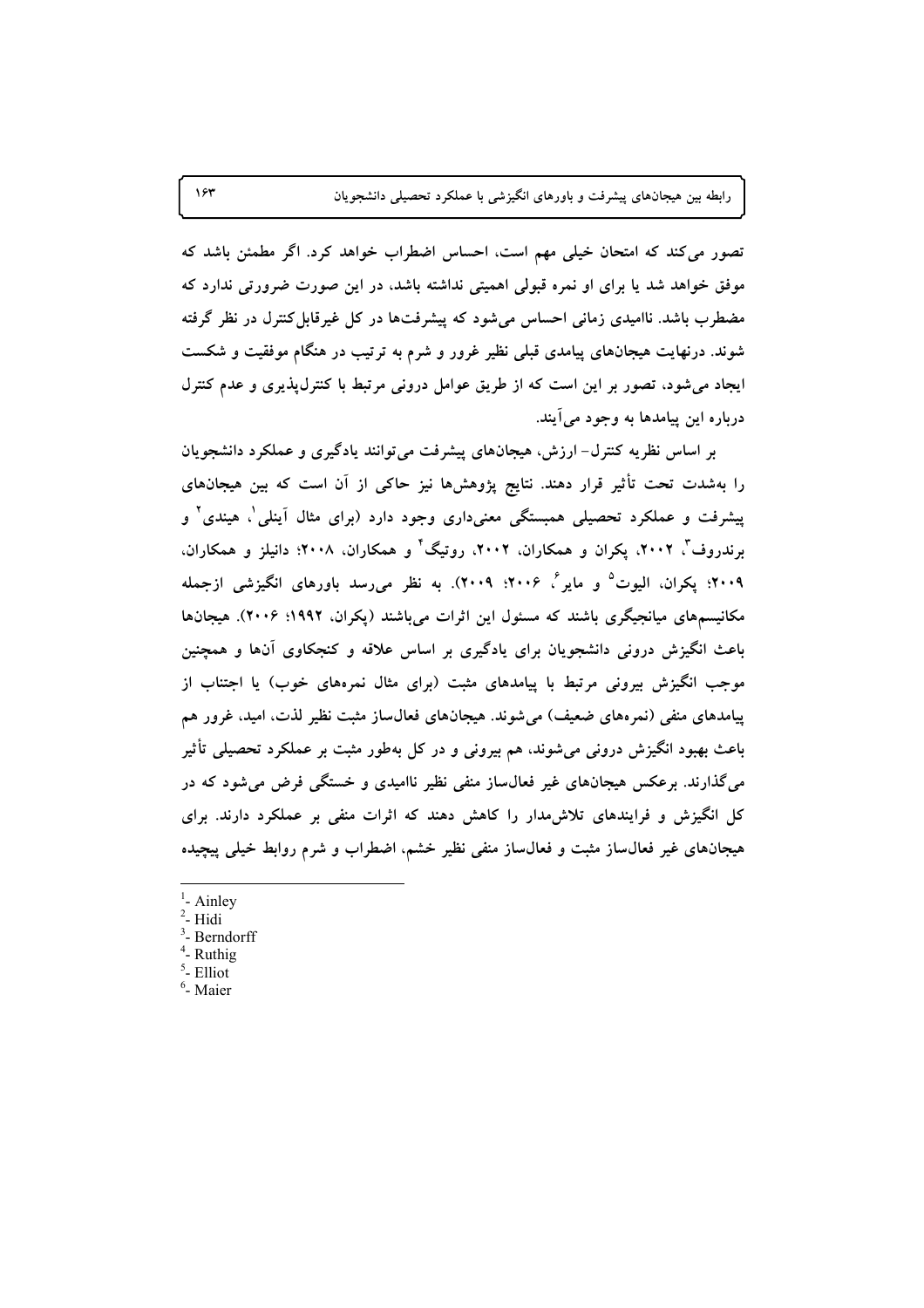فرض میشود. بهویژه اینکه خشم، اضطراب و شرم ممکن است انگیزش را کاهش دهد؛ اما درعین حال ممکن است انگیزش بیرونی قوی برای تلاش جهت اجتناب از شکست ایجاد کند. با این توصیف، هدف پژوهش حاضر دستیابی به پاسخ این سؤال است که ایا رابطهای بین هیجانهای پیشرفت و باورهای انگیزشی و عملکرد تحصیلی دانشجویان وجود دارد؟

### **روش**

جامعه، نمونه اماری و روش نمونهگیری: در این پژوهش تعداد ۴۲۳ نفر (۲۶۲ زن و ۱۶۱ مرد) از دانشجویان علوم انسانی دانشگاه پیام نور مرکز تبریز ازجمله دانشجویان رشتههای روانشناسی، زبان انگلیسی، مشاوره، علوم اجتماعی، مدیریت و برنامهریزی اموزشی در سال **% F 9 b\$ 23 -/8/ FN &6\$ 4+./+) #6:N (S -5' 1390 -91 &;+<**  انحراف معیار ۶/۲۵). برای انتخاب نمونه اماری از روش نمونهگیری تصادفی خوشهای چندمرحلهای استفاده شد. بهاینترتیب که از بین بخشهای علمی مختلف علوم انسانی، چند بخش بهصورت تصادفی انتخاب شد و از هر بخش نیز تعدادی کلاس بهطور تصادفی با توجه **»اندازه جامعه و همچنین نمونه موردنیاز انتخاب و پرسشنامهها بر دانشجویان این کلاس۵ها اجرا % .% Z Z[H tk 4 ( -+N-/8/ #( Z\$( 4 ( % .#0**

### **ابزارها**

در این پژوهش برای جمع۱وری اطلاعات از پرسشنامه هیجانهای پیشرفت و راهبردهای **.#0 FA:\$( -+N -(% &01+./(**

**1- پرسشنامه هیجانهای پیشرفت (AEQ)** 

این پرسشنامه توسط پکران و همکارانش (۲۰۱۱) تهیه شده است. انها گزارش میکنند که از ملاحظات نظری و مفهومی و دادههای اکتشافی برای ساخت مؤلفههای هیجانهای پیشرفت

<sup>&</sup>lt;sup>1</sup>- Achievement Emotions Questionnaire (AEQ)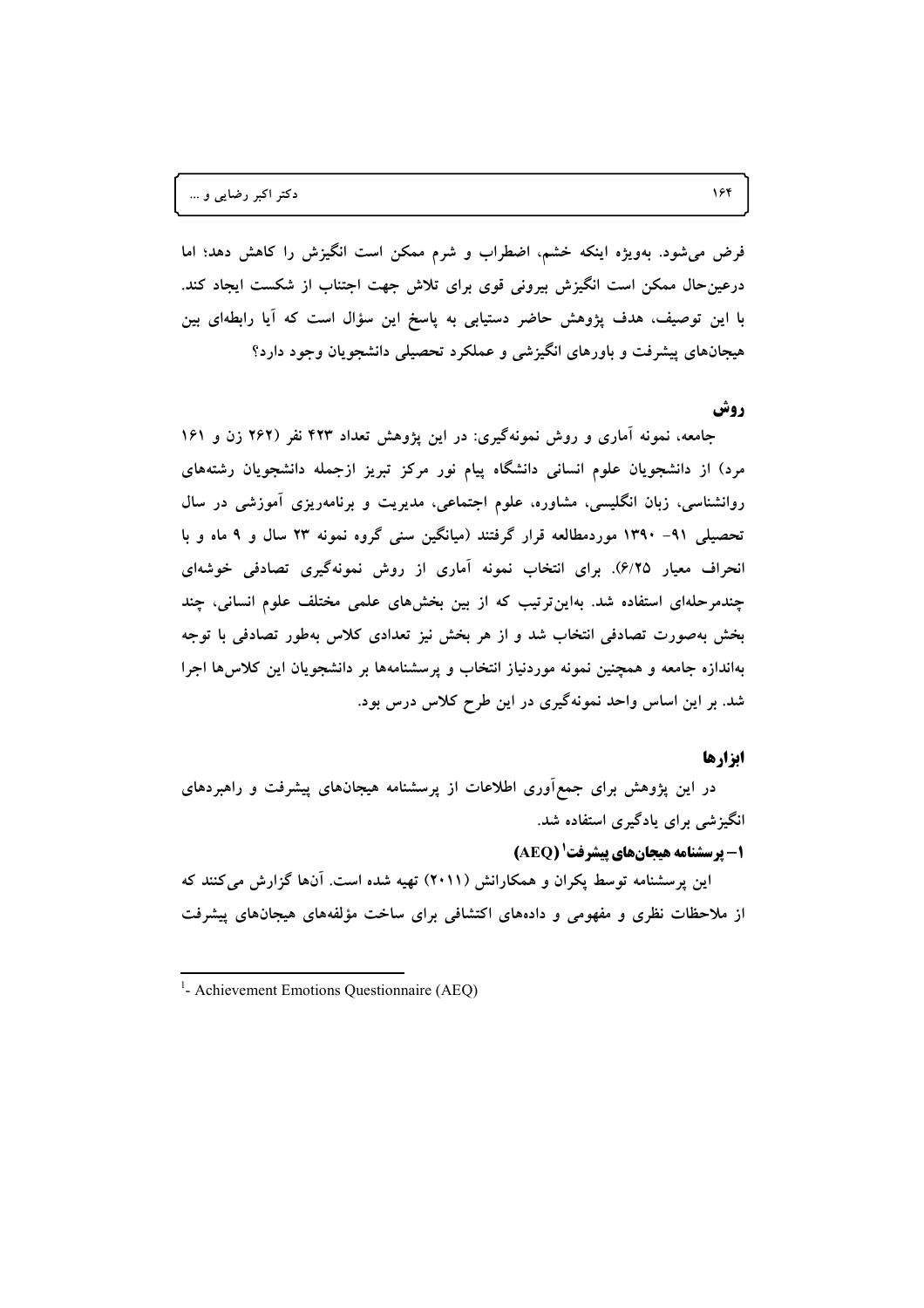استفاده و سؤالهای سنجش این مؤلفهها را تدوین کردهاند. مؤلفههای در نظر گرفتهشده در این طبقهبندیها و در مقیاسها مرتبط با جنبههای عاطفی، شناختی، انگیزشی و روانشناختی برای هر یک از هیجانها میباشند. در ساخت این پرسشنامه تلاش کردهاند تا سؤالاتی انتخاب شوند که از روایی تمیز مقیاس های اندازهگیری هیجانهای مختلف ازجمله هیجانهای نزدیک به هم (یعنی هیجانهای با جاذبه یکسان که مؤلفههای پیشایندی مشابهی دارند) برخوردار باشند. هرچند که جداسازی آنها ازنظر تجربی دشوار باشد، برای مثال برای هیجانهایی نظیر اضطراب و ناامیدی. مجموعه سؤالهای اولیه برای تهیه این پرسشنامه بیش از ۱۵۰۰ سؤال بود. از این مجموعه، سؤالاتی برای نسخه اولیه مقیاسها با استفاده از قضاوت خبرگان و ملاک تکرار معنایی انتخاب شدند. انتخاب سؤالها برای مقیاسهای نهایی بر اساس آمارههای سؤال و مقیاس برای نسخههای اولیه بود (پکران، گوئتز، پری، کرامر<sup>۱</sup> و هوچاستات<sup>۲</sup>، ۲۰۰۴). در انتخاب سؤالها تلاش شده است تا هم به روایی واگرایی و هم به روایی همگرایی توجه شود. سؤالها بر اساس روایی همگرایی (یعنی بار عاملی مرتبط در مقیاس مرتبط) و همچنین روایی واگرایی سؤال (یعنی بار عاملی پایین بر دیگر مقیاسها) انتخاب شده بود. مقیاسهای AEQ اصلی که به زبان آلمانی تهیه شده بود توسط یک گروه سهنفره از متخصصان به انگلیسی ترجمه شده بود. دو نفر از اعضای این گروه سهنفره دوزبانه بودند. روش ترجمه معکوس نیز برای اطمینان از معادل بودن محتوای سؤالها انجام گرفته بود. همچنین در این پرسشنامه سؤالها در سه بخش سنجش تجارب هیجانی قبل، در طی و بعد از رویارویی با بافت تحصیلی خاص مرتبشدهاند. این بخشها بر هیجانهای فعالیتی، هیجانهای پیامدی آتی و هیجانهای پیامدی گذشته در ارتباط با محیطهای موردنظر متمرکز هستند. توالی و ترتیب سؤالها به این شیوه در راستای اصول پرسشنامههای موقعیتی-واکنشی جهت کمک به پاسخ دهندگان برای دستیابی به حافظههای

- $<sup>1</sup>$  Kramer</sup>
- <sup>2</sup>- Hochstadt

١۶۵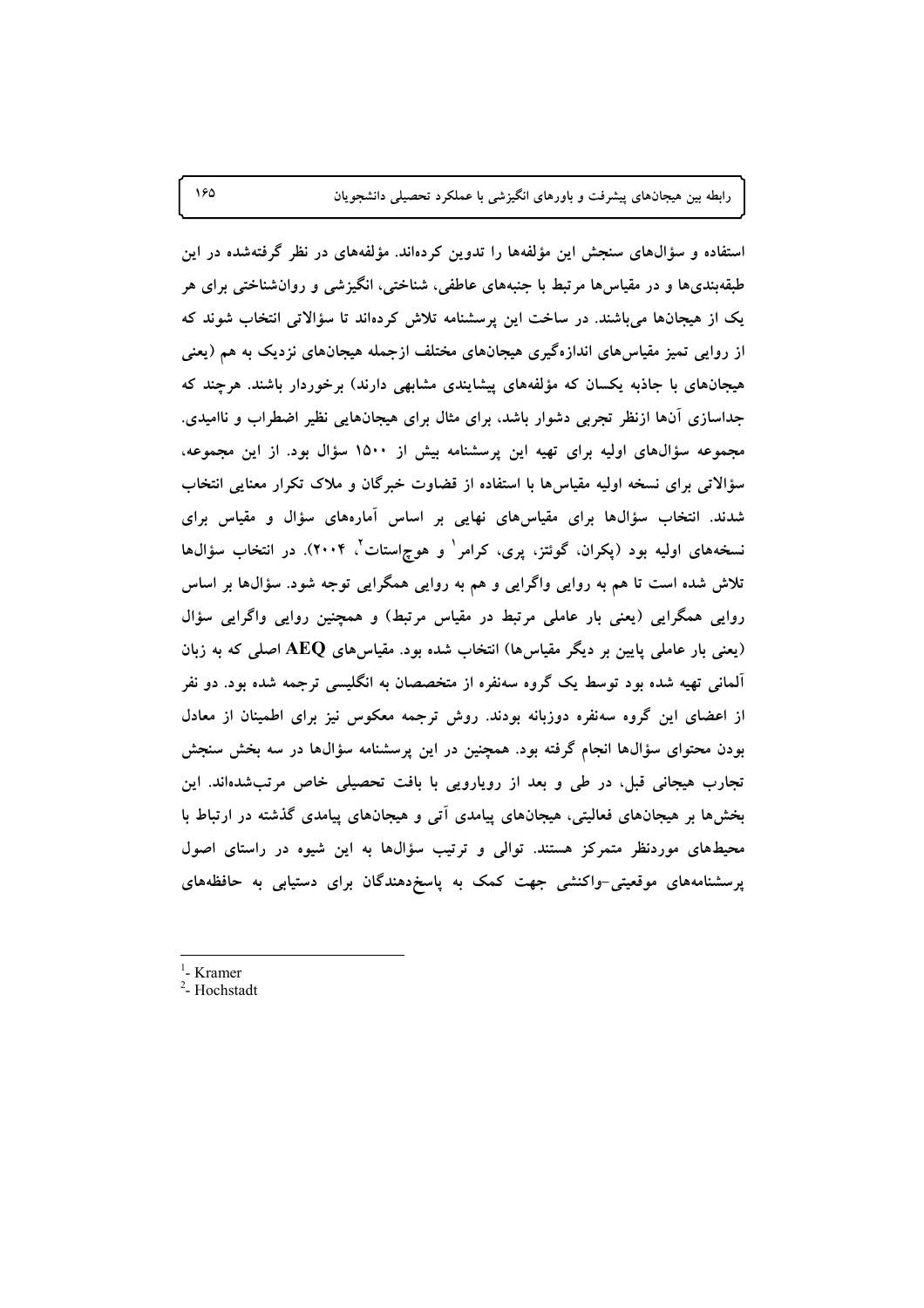هیجانی خودشان صورت گرفته است (اندلر<sup>۱</sup> و اکادا<sup>۲</sup>، ۱۹۷۵). پکران و همکارانش (۲۰۱۱) روایی درونی این پرسشنامه را از طریق تحلیلی عاملی تأیید و ضرایب پایایی آلفای کرانباخ برای هرکدام از مقیاس ها را در دامنهای از ۰/۷۹ تا ۰/۹۳ گزارش کردهاند. ساختار عاملی و پایایی این پرسشنامه در جامعه دانشجویان ایرانی توسط رضایی (۱۳۹۱) موردبررسی قرار گرفته است. بر اساس نتایج این یژوهش پرسشنامه ۲۰۰ سؤالی به دست آمد که از مقیاس های مختلفی برای اندازهگیری لذت، امیدواری، غرور، خشم، اضطراب، شرم، ناامیدی و خستگی در موقعیتهای کلاس، یادگیری و آزمون تشکیل شده است. در این پرسشنامه از مقیاس پنج،درجهای لیکرتبی (کاملاً مخالفم=۱ تا کاملاً موافقم=۵) استفاده شد. در پژوهش حاضر پایایی ۱۵ مقیاس پرسشنامه بالای ۰/۸۰ و مقیاسهای دیگر بالای ۰/۷۰ [بهاستثناء مقیاس خستگی مربوط به موقعیت کلاس (۰/۶۹) و لذت مربوطه به موقعیت أزمون (۰/۶۷) به دست أمد. به تفکیک مقیاسهای هرکدام از بخشهای پرسشنامه عبارتاند از:

*مقیاس های هیجان مرتبط با کلاس*: این بخش از پرسشنامه شامل ۷۳ سؤال است که هشت نوع هیجان مرتبط به کلاس را اندازهگیری میکند. هشت نوع هیجان مورداندازهگیری عبارتاند از: (۱) لذت، (۲) امیدواری، (۳) غرور، (۴) خشم، (۵) اضطراب، (۶) شرم، (۷) ناامیدی و (۸) خستگے ِ.

*مقیاس های هیجان مرتبط با یادگیری*: این بخش از پرسشنامه نیز شامل ۷۳ سؤال است که هشت نوع هیجان مرتبط با یادگیری را موردسنجش قرار میدهد. این مقیاسها عبارتاند از: (۱) لذت. (۲) امیدواری، (۳) غرور، (۴) خشم. (۵) اضطراب. (۶) شرم. (۷) ناامیدی و (۸) خستگی.

*مقیاس های هیجان مرتبط با آزمون*: این بخش از پرسشنامه از ۵۴ سؤال تشکیل شده است که هفت نوع هیجان مرتبط با آزمون را اندازهگیری میکند. این مقیاسها عبارتاند از: (۱) لذت، (۲) امیدواری، (۳) غرور، (۴) خشم. (۵) اضطراب، (۶) شرم و (۷) ناامیدی.

 $<sup>1</sup>$ - Endler</sup>  $2$ - Okada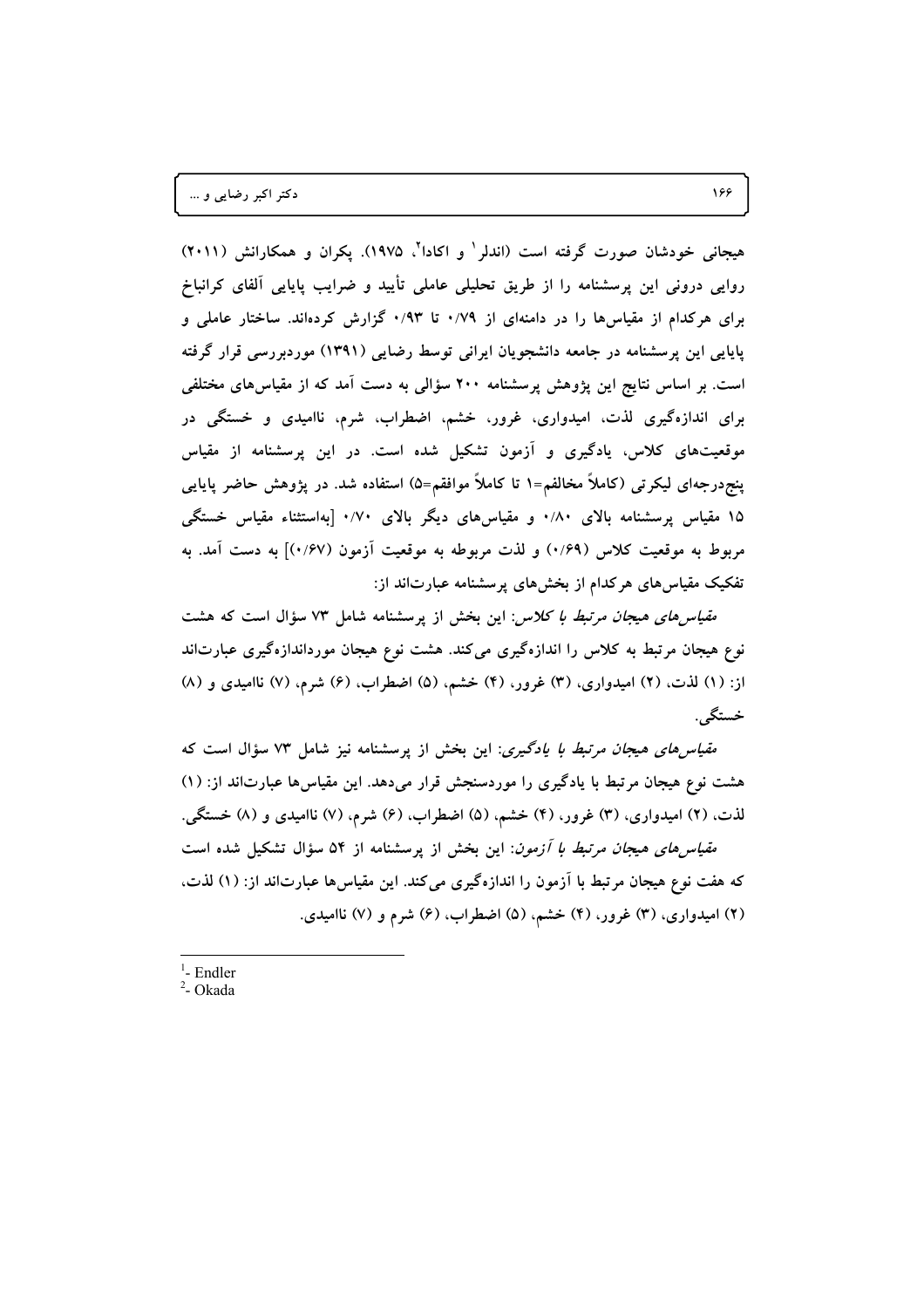2- برسشنامه راهیردهای انگیزشی برای یادگیری ( MSLQ)

نسخه اولیه این پرسشنامه توسط پینتریچ<sup>۲</sup> و دیگروت<sup>۳</sup> در سال ۱۹۹۰ تهیه و به کررات در پژوهشهای مرتبط در ایران مورداستفاده قرار گرفته است. بااینحال پینتریج و اسمیت<sup>۲</sup>، گارسیا<sup>0</sup> و مککیچی ٔ در سال ۱۹۹۳ سؤالها و مقیاسهای این پرسشنامه را توسعه دادهاند. بخش انگیزشی پرسشنامه جدید شامل ۳۱ سؤال است. مقیاسهای موردسنجش این بخش عبارتاند از: (۱) جهت گیری هدفی درونی، (۲) جهت گیری هدفی بیرونی، (۳) ارزش گذاری تکلیف، (۴) باورهای کنترل یادگیری، (۵) کارآمدی شخصی برای یادگیری و (۶) اضطراب امتحان. در این پرسشنامه نیز از مقیاس پنج٫درجهای لیکرتمی (از کاملاً در مورد من صحیح است تا اصلاً در مورد من صحیح نیست)، استفاده شد. عابدینی، باقریان و کدخدایی (۱۳۸۹) برای بررسی روایی سازه پرسشنامه از روش تحلیل عاملی اکتشافی و تأییدی استفاده کردهاند نتایج حاصل از پژوهش آنها نشان داد که راهبردهای انگیزشی از عاملهای باورهای کنترل یادگیری، خودکارآمدی و اضطراب امتحان تشکیل شده است که به ترتیب ضریب آلفای کرانباخ ۰/۸۴ ۰/۷۳ و ۰/۸۲ برای این عاملها را گزارش کردهاند. دانکن<sup>۷</sup> و مککیچی (۲۰۰۵) همسانی درونی را با استفاده از محاسبه ضریب آلفای کرانباخ برای مقیاسهای مختلف این پرسشنامه به ترتیب زیر گزارش کردهاند: جهت گیری هدفی درونی (۱/۷۴)، جهت گیری هدفی بیرونی (۱/۶۲)، ارزش گذاری تکلیف (۰/۹۰)، باورهای کنترل یادگیری (۰/۶۸)، کارآمدی شخصی برای یادگیری و عملکرد (۰/۹۳)، اضطراب امتحان (۰/۸۰). در پژوهش حاضر ضریب آلفای کرانباخ برای این مؤلفهها به ترتيب برابر ٠/٧۶، ٠/٤٥، ١/٨١، ٠/٤٩، ٠/٨٤، و ٧٨/٠ به دست آمد.

 $2$ - Pintrich

- <sup>4</sup>- Smith
- <sup>5</sup>- Garcia
- <sup>6</sup>- McKeachie
- $7$  Duncan

 $15V$ 

<sup>&</sup>lt;sup>1</sup>- Motivated Strategies for Learning Questionnaire (MSLQ)

 $3$ - DeGroot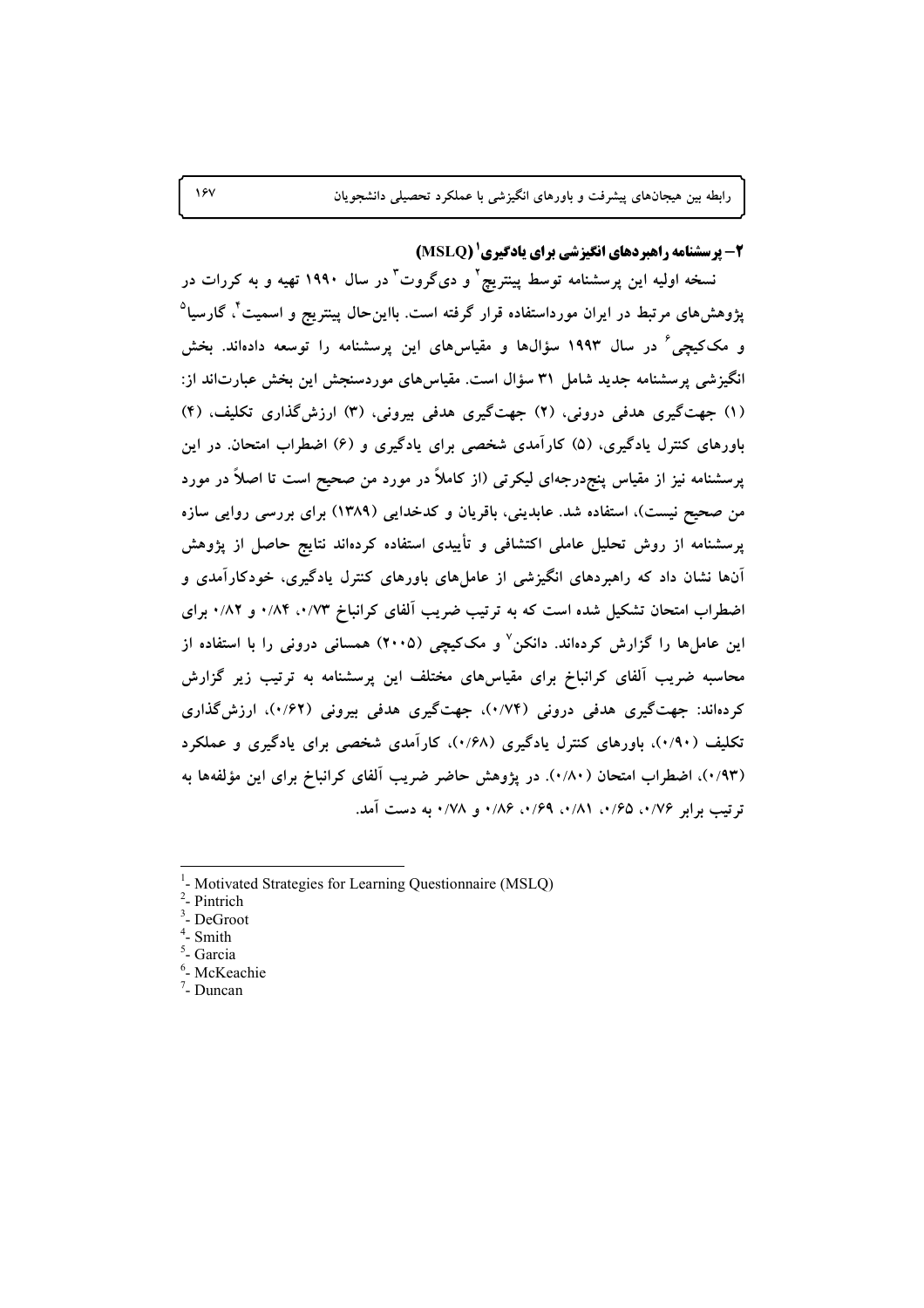**شیوه اجرای پژوهش:** این پژوهش در چند مرحله انجام گرفت. ابتدا پرسشنامهها تهیه و آماده شدند. سپس آموزشهای لازم به دستیاران جهت انتخاب و اجرای پرسشنامهها داده شد و درنهایت اجرای اصلی بر اساس دستورالعملهای مربوطه بر دانشجویان گروه نمونه در شرایط یکسان انجام گرفت. برای اجرا، دستیاران پژوهشگر پس از هماهنگی با مسئولان و استادان در کلاس های انتخاب شده حضور می یافتند، ابتدا در مورد اهداف پژوهش و نحوه مشارکتکردن دانشجویان توضیحات لازم را ارائه و سپس به سؤالات احتمالی دانشجویان پاسخ میدادند. پس از جلب رضایت آنان پرسشنامههای هیجانهای پیشرفت و راهبردهای انگیزشی برای یادگیری در اختیار آنها قرار داده می شد تا تکمیل کنند. توضیحات لازم در مورد چگونگی تکمیل پرسشنامهها بهصورت واضح در صفحه اول پرسشنامهها نیز درج شده بود. در این پژوهش، دانشجویان پرسشنامهها را در یک جلسه تکمیل کردند. درنهایت معدل واحدهای گذرانده دانشجویان از بخش آموزش دانشگاه اخذ شد.

#### بافتهها

برای بررسی همبستگی متقابل بین خرده مقیاسهای هیجانهای پیشرفت و باورهای انگیزشی و عملکرد تحصیلی دانشجویان از آزمون همبستگی گشتاوری پیرسون استفاده شد. ضرایب همبستگی صفر مرتبه بین این خرده مقیاسها در جدول ۱ و ۲ گزارش شده است. همانطور که در جدول ۱ مشاهده میشود عملکرد تحصیلی رابطه مثبت و معنیداری با خودکارآمدی برای یادگیری و رابطه منفی و معنیدار با اضطراب امتحان دارد. نتایج همبستگیهای جدول ۲ نیز حاکی از آن است که باورهای انگیزشی بهغیراز اضطراب امتحان با هیجانهای مثبت از قبیل لذت، امیدواری و غرور رابطه مثبت ولی با هیجانهای منفی از قبیل خشم، شرم، ناامیدی، اضطراب و خستگی رابطه منفی دارند. رابطه اضطراب امتحان با هیجانهای منفی از قبیل خشم، شرم، ناامیدی، اضطراب و خستگی مثبت و معنیدار بود.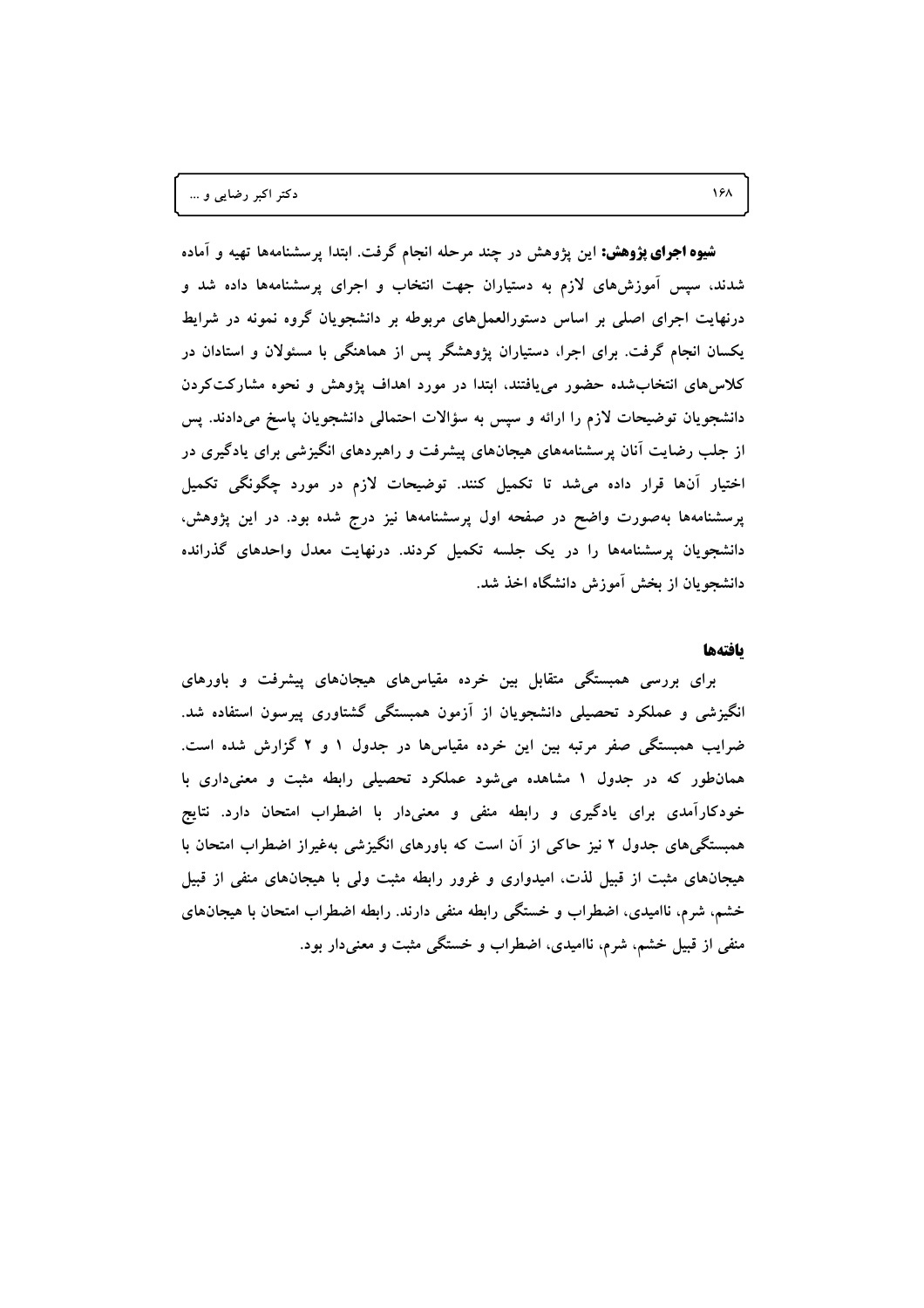رابطه بین هیجانهای پیشرفت و باورهای انگیزشی با عملکرد تحصیلی دانشجویان

|                            |                                 |                        |                        |                          |                                        | $\epsilon$           | ٧                    |
|----------------------------|---------------------------------|------------------------|------------------------|--------------------------|----------------------------------------|----------------------|----------------------|
| مقیاس های انگیزشی          |                                 |                        |                        |                          |                                        |                      |                      |
| ۱- جهت گیری هدفی درونی     | $\sqrt{\cdot \cdot}$            |                        |                        |                          |                                        |                      |                      |
| ۲- جهت گیری هدفی بیرونی    | $\cdot$ /۳۲**                   | $\sqrt{\cdot \cdot}$   |                        |                          |                                        |                      |                      |
| ۳- ارزشگذاری تکلیف         | $\cdot$ /0۴**                   | $\cdot/\Delta\cdot$ ** | $\sqrt{\cdot \cdot}$   |                          |                                        |                      |                      |
| ۴– باورهای کنترل یادگیری   | $\cdot$ / $\gamma$ $\varphi$ ** | $\cdot$ /۳ $\cdot$ **  | $\cdot$ /۳ $\wedge$ ** | $\sqrt{\cdot \cdot}$     |                                        |                      |                      |
| ۵– خودکارآمدی برای یادگیری | $\cdot$ /۳ $\wedge^{\ast\ast}$  | $\cdot$ /۴۲**          | $\cdot$ /00**          | $\cdot$ /۳۲**            | $\sqrt{\cdot \cdot}$                   |                      |                      |
| ۶- اضطراب امتحان           | $\cdot$ / $\cdot$               | $\cdot$ /18**          | $-\cdot/\cdot f$       | $\cdot/\mathsf{IV}^{**}$ | $-\cdot/\cdot \Lambda$                 | $\sqrt{\cdot \cdot}$ |                      |
| ۷- عملکرد تحصیلی           | $\cdot$ / $\cdot$ r             | $-1/17$                | $\cdot/\cdot$          | $-\cdot/\cdot$ ۶         | $\cdot$ / $\mathbf{Y} \mathbf{0}^{**}$ | $-110^{**}$          | $\sqrt{\cdot \cdot}$ |

| ۰/۰۱° : ۳۵/۰۵' + P * (آزمون دو دامنه) |  |  |
|---------------------------------------|--|--|
|---------------------------------------|--|--|

| عملكرد                                     | آوٽولن                                  | خودکارآمدی برای<br>يادگيری                                                                                                      | باورهای<br>یادگیری<br>کنترل                                                                             | ارزش گذاری<br>تكلية                                                                                             | جهت گیری هدفو<br>پيوٽي                                                                             | جهت گیری<br>ِ<br>وګونۍ<br>درونی                                                                                                                                         |         | مقیاسهای پرسشنامه<br>هيجانهاى پيشرفت |
|--------------------------------------------|-----------------------------------------|---------------------------------------------------------------------------------------------------------------------------------|---------------------------------------------------------------------------------------------------------|-----------------------------------------------------------------------------------------------------------------|----------------------------------------------------------------------------------------------------|-------------------------------------------------------------------------------------------------------------------------------------------------------------------------|---------|--------------------------------------|
| $\cdot/\mathcal{N}^{\ast\ast}$             | $-\cdot/\sqrt{1+\frac{1}{2}}$           | $\cdot$ /0 $e^{\pm\frac{1}{2}}$                                                                                                 | $\boldsymbol{\cdot} / \boldsymbol{\Upsilon} \boldsymbol{\Upsilon}^{\text{ss}}$                          | $\boldsymbol{\cdot}$ /0V $\hspace{-0.1cm}\raisebox{0.2mm}{\text{--}}\hspace{-0.1cm}\raisebox{0.2mm}{\text{--}}$ | $\cdot$ /r^o $^{\circ\circ}$                                                                       | $\cdot$ / $\hspace{-0.6em}$ / $\hspace{-0.6em}$ / $\hspace{-0.6em}$ / $\hspace{-0.6em}$ / $\hspace{-0.6em}$ / $\hspace{-0.6em}$ / $\hspace{-0.6em}$ / $\hspace{-0.6em}$ | كلاس    | ١. لذت                               |
| $\cdot/\cdot \wedge$                       | $-\cdot/\cdot \Lambda$                  | $\boldsymbol{\cdot} / \boldsymbol{\Delta} \boldsymbol{\cdot}^{\ast\ast}$                                                        | $\boldsymbol{\cdot} / \boldsymbol{\mathsf{Y}} \boldsymbol{\Lambda}^{\texttt{ss}}$                       | $\cdot$ /00**                                                                                                   | $\cdot$ /۳۲ $^{\circ\circ}$                                                                        | $\cdot$ /۴۶ $^{\ast\ast}$                                                                                                                                               | يادگيري |                                      |
| $\cdot/\backslash 0$ <sup>**</sup>         | $-\cdot/\cdot f$                        | $\cdot$ /۳۹*                                                                                                                    | $\boldsymbol{\cdot} / \mathbf{Y} \boldsymbol{\Lambda}^{\text{ss}}$                                      | $\cdot$ /۴۵ <sup>**</sup>                                                                                       | $\cdot$ / $\hspace{-1.5mm}\raisebox{0.3mm}{\text{\circle*{1.5}}}\hspace*{1.5mm} \sigma^{\ast\ast}$ | $\cdot$ /۳۶ $^{\circ\circ}$                                                                                                                                             | أزمون   |                                      |
| $\cdot/\Upsilon^{**}$                      | $-\cdot/\sqrt{2}$                       | $\cdot$ /0۲**                                                                                                                   | $\cdot$ /۲ $v^{\ast\ast}$                                                                               | $\cdot$ /00**                                                                                                   | $\cdot$ / $\mathsf{TV}^{\ast\ast}$                                                                 | $\cdot$ /٢١ <sup>**</sup>                                                                                                                                               | كلاس    | ۲. امیدواری                          |
| $\cdot/\cdot$ ٩                            | $-\cdot/\cdot V$                        | $\boldsymbol{\cdot} / \boldsymbol{\mathsf{f}} \boldsymbol{\mathsf{f}}^{\ast\ast}$                                               | $\cdot$ /۲۹ <sup>**</sup>                                                                               | $\boldsymbol{\cdot} / \mathfrak{k} \mathfrak{r}^{**}$                                                           | $\cdot$ /۳۱ <sup>**</sup>                                                                          | $\boldsymbol{\cdot}$ /<br>$\boldsymbol{\gamma}^{\ast\ast}$                                                                                                              | بادگیری |                                      |
| $\cdot/\mathcal{N}^*$                      | $- \, \cdot \, / \, \lambda^{\ast\ast}$ | $\cdot$ /۴۹**                                                                                                                   | $\cdot$ /۲۴ <sup>**</sup>                                                                               | $\boldsymbol{\cdot}$ / $\boldsymbol{\uparrow}$ of $\boldsymbol{\circ}$                                          | $\cdot$ /<br>$\mathbf{y}^{\ast}$                                                                   | $\cdot$ /۳۵ $^{\circ\circ}$                                                                                                                                             | أزمون   |                                      |
| $\cdot/\cdot \wedge$                       | $\cdot/\cdot$ ۴                         | $\cdot$ /۲۷**                                                                                                                   | $\cdot$ /۲۳ <sup>**</sup>                                                                               | $\cdot$ /۲)                                                                                                     | $\cdot$ /۲۳ $^{\circ\circ}$                                                                        | $\cdot$ /۲۶ <sup>00</sup>                                                                                                                                               | كلاس    | ۳. غرور                              |
| $\cdot/9$                                  | $-\cdot/\cdot$ $\Upsilon$               | $\cdot/\Upsilon\big)^{+\infty}$                                                                                                 | $\cdot$ /۲۵ <sup>**</sup>                                                                               | $\cdot$ /۳۵ $^{\circ\circ}$                                                                                     | $\cdot$ /<br>$\mathsf{Y} \mathsf{Y}^{\ast\ast}$                                                    | $\boldsymbol{\cdot} / \text{YY}^{\text{ss}}$                                                                                                                            | بادگیری |                                      |
| $\cdot/\mathbf{Y}\cdot$ **                 | $-\cdot/\cdot f$                        | $\cdot/\mathbf{Y} \cdot$ **                                                                                                     | $\cdot$ /۲۴ <sup>**</sup>                                                                               | $\cdot$ /۲۹ <sup>**</sup>                                                                                       | $\boldsymbol{\cdot} / \boldsymbol{\Upsilon} \boldsymbol{\Upsilon}^{**}$                            | $\cdot/19$ <sup>**</sup>                                                                                                                                                | أزمون   |                                      |
| $-1.1V^{\ast\ast}$                         | $\cdot$ /۳۷ <sup>**</sup>               | $-1.15V$                                                                                                                        | $-1/19$                                                                                                 | $-1.15V^{\frac{1}{100}}$                                                                                        | $-\cdot/\cdot \Lambda$                                                                             | $-1/77$                                                                                                                                                                 | كلاس    | ۴. خشہ                               |
| $ \left\langle \gamma \right\rangle ^{++}$ | $\cdot$ /۳۴ $^{\circ\circ}$             | $ \boldsymbol{\cdot}$ /<br>$\boldsymbol{\uparrow}$ / $\boldsymbol{\uparrow}$ $\boldsymbol{\uparrow}$<br>$\boldsymbol{\uparrow}$ | $- \, \raisebox{1pt}{\text{\circle*{1.5}}}\cdot \hspace{-.5pt}/ \hspace{-.5pt} {\mathsf{N}}^{\ast\ast}$ | $- \cdot / \Upsilon \Upsilon^{\oplus \oplus}$                                                                   | $-1/10^{+4}$                                                                                       | $ \boldsymbol{\cdot}$ / $\boldsymbol{\Upsilon}$ $\boldsymbol{\Diamond}$ $\boldsymbol{\Diamond}$                                                                         | بادگیری |                                      |
| $-\cdot/\mathcal{M}^{\ast\ast}$            | $\cdot$ /۴۹**                           | $ \cdot$ /۳۱ $^{\circ\circ}$                                                                                                    | $-\cdot/11$ <sup>*</sup>                                                                                |                                                                                                                 | $-\cdot/\cdot \wedge$                                                                              | $-1/\Upsilon^{**}$                                                                                                                                                      | آزمون   |                                      |

جدول ۲: همبستگی بین هیجانهای پیشرفت، باورهای انگیزشی و عملکرد تحصیلی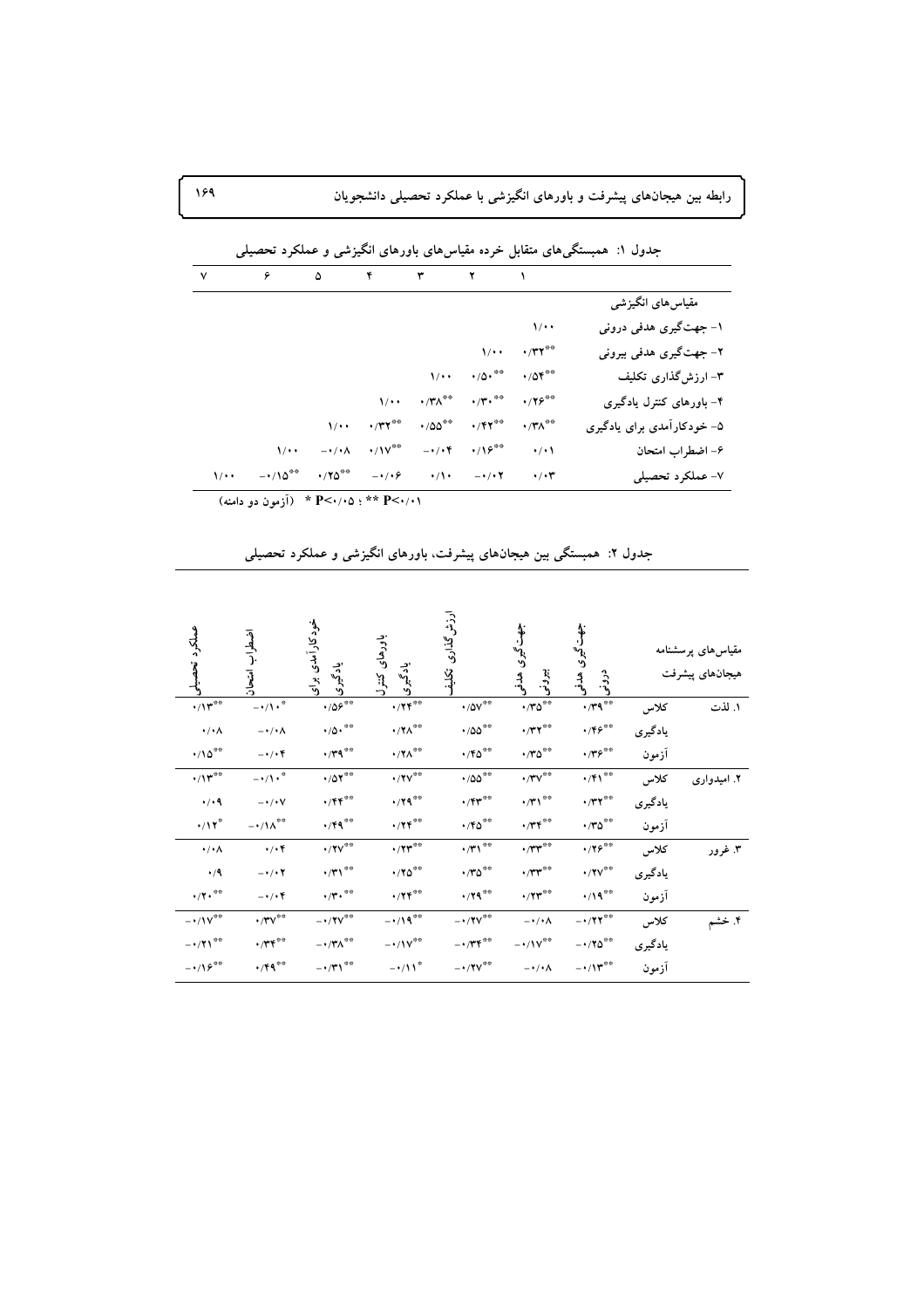دکتر اکبر رضایی و ...

| ۵. اضطراب  | كلاس    | $-1/7 \cdot 10^{-4}$            | $-\cdot/\cdot$ $\circ$     | $-1/71$ <sup>**</sup>                        | $-\cdot/\cdot$ ۴      | $-1$ $\gamma \Lambda^{\ast \ast}$                                                                | $\cdot$ /۴۶**                                     | $-1/77$ <sup>**</sup>                    |
|------------|---------|---------------------------------|----------------------------|----------------------------------------------|-----------------------|--------------------------------------------------------------------------------------------------|---------------------------------------------------|------------------------------------------|
|            | يادگيري | $-1/\Upsilon^{**}$              | $\cdot/\cdot$ \            | $-1/\sqrt{2}$                                | $-\cdot/\cdot \tau$   | $ \cdot$ /<br>$\hspace{-.05cm}\raisebox{1.5pt}{\text{\circle*{1.5}}}\hspace*{-.05cm}\bullet$ *** | $\cdot$ /01**                                     | $-1/19$ <sup>**</sup>                    |
|            | أزمون   | $\cdot/\cdot$ $\circ$           | $\cdot/\cdot$ ۶            | $ \cdot$ / $\cdot$ V                         | $\cdot/\cdot$ ۳       | $-1$ / $\gamma$ $\gamma$ <sup>**</sup>                                                           | $\cdot$ /0 $r^{\ast\ast}$                         | $-\cdot/\sqrt{2}$                        |
| ۶. شرم     | كلاس    | $-1/71$ <sup>**</sup>           | $-\cdot/11$ <sup>*</sup>   | $-1/71$ <sup>**</sup>                        | $-\cdot/\cdot V$      | $ \cdot$ / $\uparrow \wedge$ <sup>**</sup>                                                       | $\cdot$ /۴ $\cdot$ <sup>**</sup>                  | $-110$ <sup>**</sup>                     |
|            | يادگيري | $-1/\sqrt{2}$                   | $-\cdot/\cdot$ $\Upsilon$  | $-1.1V^{\# \#}$                              | $-\cdot/\cdot \Delta$ | $ \cdot$ / $\uparrow \wedge$ <sup>**</sup>                                                       | $\cdot$ /۴۲ <sup>**</sup>                         | $-$<br>^/Y^ $\hspace{-.03in}^{\ast\ast}$ |
|            | ازمون   | $-1/\Upsilon^{**}$              | $ \cdot$ / $\cdot$ $\cdot$ | $-1$                                         | $-\cdot/ \cdot \cdot$ | $-1/71$ <sup>**</sup>                                                                            | $\cdot$ /۴۲ <sup>**</sup>                         | $-177$ **                                |
| ۷. ناامیدی | كلاس    | $-170$                          | $-1$                       | $-1/\Upsilon \Upsilon^{\# \oplus \oplus}$    | $-1/19$ <sup>**</sup> | $ \gamma\gamma^{**}$                                                                             | $\cdot$ /۳۲ <sup>**</sup>                         | $-1/71$ <sup>**</sup>                    |
|            | يادگيري | $-170$                          | $-\cdot/\sqrt{1+\cdot^*}$  | $- \cdot / \mathbf{Y} \cdot$ $^{\circ\circ}$ | $-1/\sqrt{2}$         | $ \cdot$ /۳۴ <sup>**</sup>                                                                       | $\cdot \pi r$                                     | $-1/7$ . **                              |
|            | أزمون   | $-1/71$ <sup>**</sup>           | $-\cdot/ \cdot 9$          | $-179$                                       | $-\cdot/\sqrt{2}$     | $ \cdot$ /۳۲ <sup>**</sup>                                                                       | $\cdot$ /۳ $\wedge^{\ast\ast}$                    | $-1/19$ <sup>**</sup>                    |
| ۸ خستگی    | كلاس    | $ \cdot$ /<br>۳ $\cdot$ $^{**}$ | $-110$ <sup>**</sup>       | $ \cdot$ / $\mathfrak{r}$ $\cdot$ **         | $-1/\sqrt{2}$         | $- \cdot / \Upsilon \Upsilon^{\oplus \oplus}$                                                    | $\cdot$ /۳۲**                                     | $-1/\mathsf{N}^{**}$                     |
|            | يادگيري | $-1/75$ <sup>**</sup>           | $-1/\mathsf{N}^{\ast\ast}$ | $-1$                                         | $-1$                  | $ \cdot$ /۳۶ <sup>**</sup>                                                                       | $\cdot$ / $\cdot$ $\cdot$ $\cdot$ $\cdot$ $\cdot$ | $-1/7$ . **                              |

توجه: در مقابل هر مقیاس، ضرایب همبستگی ردیف بالا، وسط و پایین به ترتیب برای هیجانهای مرتبط با کلاس، یادگیری و آزمون میLباشد. برای خستگی، تنها خستگی مرتبط با کلاس و یادگیری موردسنجش قرار گرفته است. ۲۰/۰۵/ (آزمون دو دامنه) برای  $|\mathbf{r}| = (1 + \mathbf{r}) \mathbf{r}'$ و  $p < (1 + \mathbf{r}) \mathbf{r}'$  (آزمون دو دامنه) برای ۱۳ $|\mathbf{r}| = (1 + \mathbf{r}) \mathbf{r}'$ 

برای تعیین سهم هر یک از خرده مقیاسهای هیجانهای پیشرفت (لذت، امیدواری، غرور، خشم، اضطراب، شرم، ناامیدی و خستگی) در پیشبینی عملکرد تحصیلی دانشجویان از تحلیل رگرسیون چندگانه همزمان<sup>۱</sup> یا استاندارد<sup>۲</sup> استفاده شد. در رگرسیون چندگانه استاندارد همه متغیرهای پیشبین بهطور همزمان وارد تحلیل میشوند و هر متغیر پیشبین بر اساس توان پیش بینی خودش مورد ارزیابی قرار میگیرد (سرمد. بازرگان و حجازی. ۱۳۷۸؛ پالانت ٌّ، ۱۳۸۹). تحلیل های مقدماتی بهمنظور اطمینان از عدمتخطی از مفروضههای بهنجاری، خطیبودن. همخطی و یکسانی پراکندگی انجام شد. نتایج بهدستآمده برای ضریب تحمل و VIF و همچنین بررسی نمودارهای پراکنش، احتمال بهنجاری و نمودار پراکنش پس،اندهای استاندارد نشان داد که از مفروضههای این تحلیل تخطی نشده است. در این پژوهش برای پیش بینی عملکرد تحصیلی دانشجویان با استفاده از خرده مقیاسهای هیجانهای پیشرفت مرتبط به کلاس

<sup>1</sup>- Simultaneous

 $2$ - Standard

 $3$ - Pallant

<sup>4</sup>-Tolerance

 $\mathbf{v}$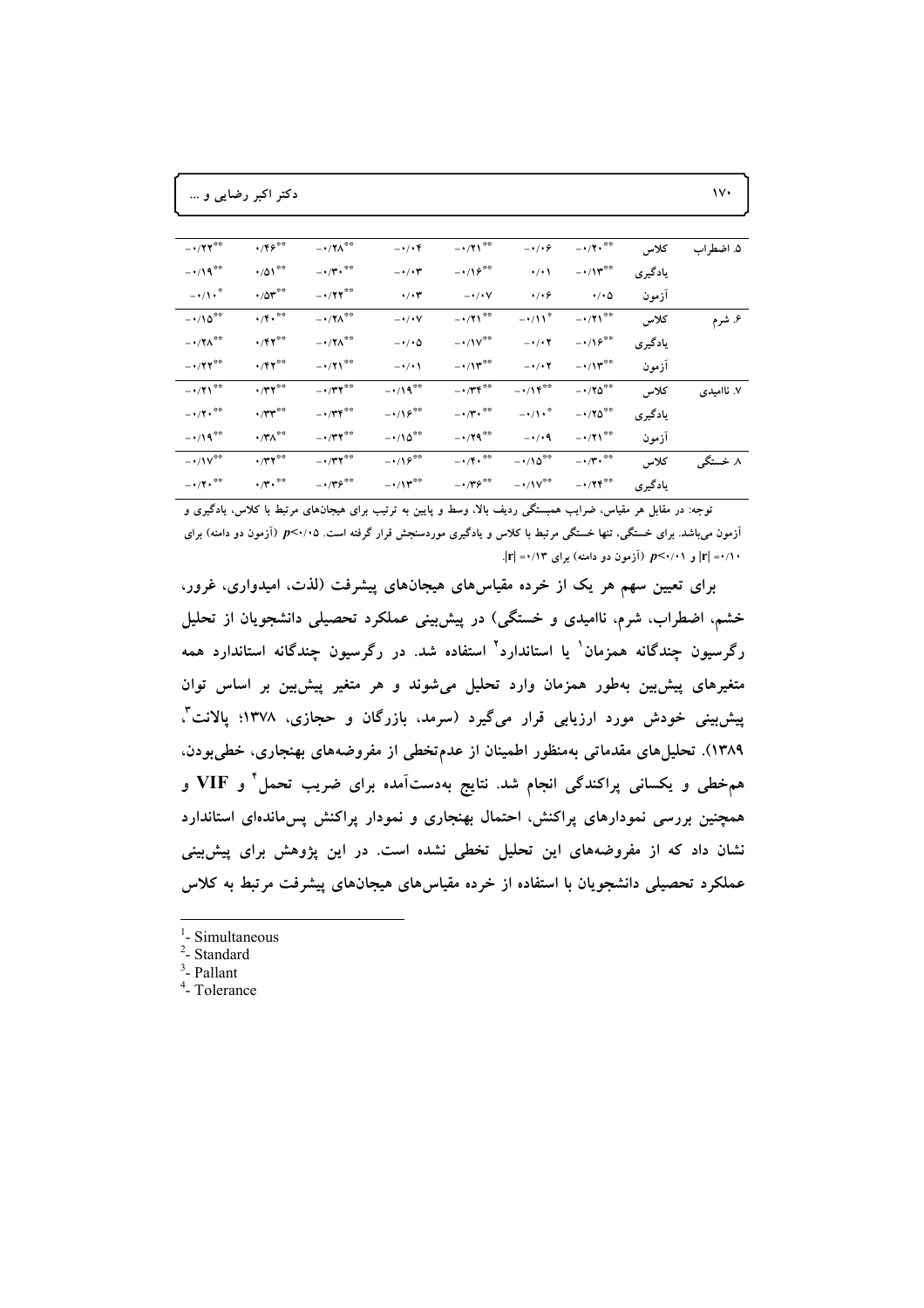**171 ) \*,/( &;+< =;8> % &01+./( -% ,+! -)\*+ 4+% -'%(** 

**=0/061) <sup>2</sup> -+N -% PG ,+! -)\*+ R(P=0/005 \_F (8 346)=2/812 \_R =0/113) <sup>2</sup> )CQ -% PG ,+! -)\*+ (P<0/0001 \_F (8 327)=5/209 \_R** (۲۰۵٪+R'+۱۰۵=(۳۵<sub>۷ و ۲۷</sub>) E: ۱۰۰۱؛P<۰/۰۰۰۱) مدل معنیداری به دست آمد. جدول ۳ سهم هر یک از متغیرهای واردشده به مدل در پیشبینی عملکرد تحصیلی را در این سه موقعیت نشان میدهد. همانطور که در جدول ۳ مشاهده میشود در موقعیت هیجانهای پیشرفت مرتبط به کلاس تنها هیجان اضطراب (۱٬۲۳۷– بتا، ۰/۰۲۹= (P)، در موقعیت هیجانهای پیشرفت مرتبط **PG ,+! -)\*+ +5S (P< 0/0001 R:% =-0/392) I0 )\*+ -+N -% -:% \C ( % I0 0/207 -:% \C ( -( ( U) I0 U -)\*+ R)CQ -% 4 ( ,+! -)\*+ -Z+ FE -+% .#0%& (&65 -Q ]<C( (-0/216** موقعیتها سهم معنیداری در پیشبینی عملکرد تحصیلی دانشجویان نداشتند.

جدول ۳: خلاصه نتایج ضرایب استاندارد (بتا) رگرسیون برای پیش،ینی عملکرد تحصیلی دانشجویان از روی خرده مقیاسهای هیجانهای پیشرفت مرتبط به کلاس، یادگیری و ازمون

|                                   |                                    |                       |                              |                        | أزمون                     | يادگيري                            |                            | كلاس                            |          |     |
|-----------------------------------|------------------------------------|-----------------------|------------------------------|------------------------|---------------------------|------------------------------------|----------------------------|---------------------------------|----------|-----|
| Sig.                              | t                                  | بتا                   | Sig.                         | t                      | بتا                       | Sig.                               | t                          | بتا                             |          | مدل |
| $\cdot$ / $\cdot$ $\cdot$         | 10/077                             |                       | $\cdot$ / $\cdot$ $\cdot$    | <b>10/VAT</b>          |                           | $\cdot$ / $\cdot$ $\cdot$          | 18/111                     |                                 | (ثابت)   |     |
| $\cdot$ / $\cdot$ $\circ$ $\cdot$ | 1/980                              | $\cdot$ /14V          | ۰/۵۶۸                        | $-10V$                 | $-\cdot/\cdot \Delta$     | $\cdot$ /00 $\land$                | $\cdot$ /0 $\land$ V       | 4/199                           | لذت      |     |
| $\cdot/\cdot$ ۵۱                  | $-1/90\lambda$                     | $-\cdot/1VV$          | $\cdot$ /197                 | $-1159$                | $-\cdot/(\cdot)$          | 4/957                              | $-1/994$                   | $-1$                            | اميدوارى |     |
| $\cdot$ / $\cdot$                 | $\mathbf{r}/\mathbf{r}$            | $\cdot$ /۲۰۷          | $\cdot$ /۲۰۱                 | 1/8                    | .7.91                     | .7049                              | $\cdot$ /9 $\cdot$ $\cdot$ | $\cdot$ $\cdot$ ra              | غرور     |     |
| .709.                             | $-1/\Delta\Lambda T$               | $-\cdot/\cdot \Delta$ | ۰/۴۳۸                        | $ \cdot$ / $V$ $V$ $V$ | $-\cdot/\cdot$ $\wedge$ 9 | .7791                              | 414                        | $\cdot/\cdot$ $\cdot$ $\vee$    | خشم      |     |
| .1999                             | 4.14                               | $\cdot/\cdot\cdot$ Y  | .7804                        | $\cdot$ / $VFA$        | ۰٬۰۶۶                     | 4.14                               | $-1/190$                   | $ \cdot$ / $\tau$ $\tau$ $\vee$ | اضطراب   |     |
| $\cdot/\cdot\cdot$ $\wedge$       | $-1994$                            | $-1719$               | $\cdot$ / $\cdot$ $\cdot$    | $-\mathbf{r}/99V$      | $-1/447$                  | 4799                               | $\cdot$ /140               | $\cdot/\cdot$ YV                | شرم      |     |
| 4/9A9                             | $-1$ $\cdot$ $\uparrow$ $\uparrow$ | $-\cdot/\cdot\cdot$   | $\cdot$ / $\cdot$ $\wedge$ 9 | $1/V \cdot F$          | $\cdot$ /۲ $\cdot$ V      | $\cdot$ /۲۰۱                       | $-1/\Upsilon\Lambda$       | $-115$                          | نااميدي  |     |
|                                   |                                    |                       | ۰/۳۱۴                        | $-1/4.1$               | $-1$                      | $\cdot$ / $\wedge$ $\vee$ $\wedge$ | $-171$                     | $ \cdot$ $\cdot$ $\tau\tau$     | خستگى    |     |

**:Ä[ +9:**

عملکر د .<br>تحصيل<sub>ي</sub>

دانشجويان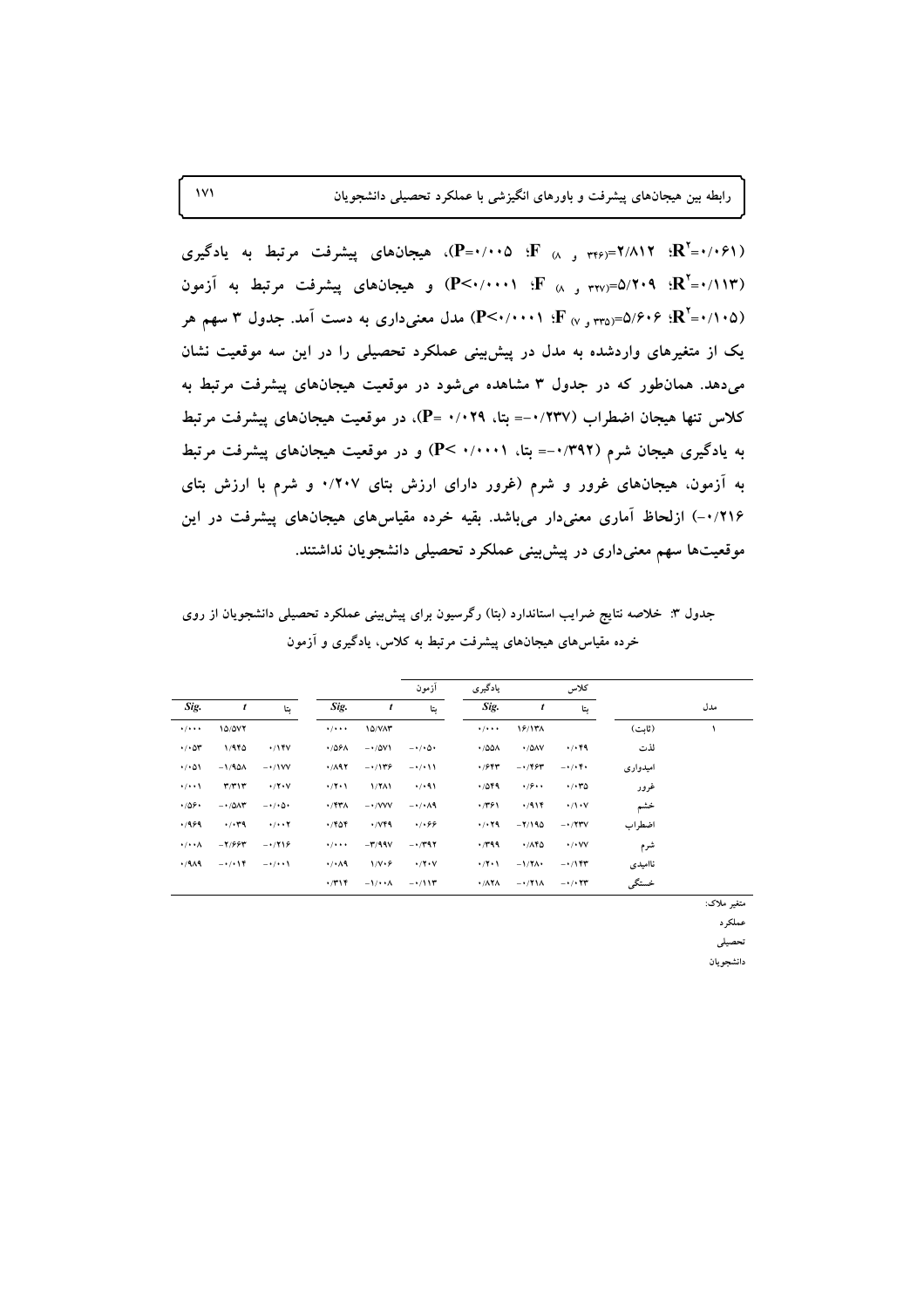در تعیین سهم هر یک از خرده مقیاسهای انگیزشی (جهتگیری هدفی درونی، جهتگیری هدفی بیرونی، ارزش گذاری تکلیف، باورهای کنترل یادگیری، خودکارآمدی برای یادگیری، اضطراب امتحان) در پیش بینی عملکرد تحصیلی دانشجویان نیز با استفاده از تحلیل رگرسیون چندگانه همزمان یا استاندارد مدل معنیداری به دست آمد (۰۹۶٪+R'=۰/۹۶۷. <sub>۳۲۸</sub> و ۴ F؛ (P<۰/۰۰۰۱). همان طور که در جدول ۴ مشاهده می شود در این مدل دو متغیر انگیزشی خودکارآمدی برای یادگیری و اضطراب امتحان ازلحاظ آماری معنیدار میباشد (خودکارآمدی برای یادگیری دارای ارزش بتای ۱/۲۹۶ و اضطراب امتحان با ارزش بتای ۰/۱۱۱-).

جدول ۴: خلاصه نتایج ضرایب استاندارد و غیراستاندارد رگرسیون برای پیش بینی عملکرد تحصیلی

|              | أمارەھاي چندھىمخطى |                               | ضرایب غیراستاندارد<br>ضرايب<br>t |                        |                                |                                          | مدل                    |
|--------------|--------------------|-------------------------------|----------------------------------|------------------------|--------------------------------|------------------------------------------|------------------------|
|              |                    | Sig.                          |                                  | استاندار د             |                                |                                          |                        |
| <b>VIF</b>   | <b>Tolerance</b>   |                               |                                  | بتا                    | خطاى                           | $\boldsymbol{B}$                         |                        |
|              |                    |                               |                                  |                        | استاندار د                     |                                          |                        |
|              |                    | $\cdot$ / $\cdot$ $\cdot$     | V/N                              |                        | .711                           | 14/889                                   | (ٹانت)                 |
| 1/007        | ۰/۶۴۴              | .7791                         | $-1/1VQ$                         | $-\cdot/\cdot\sqrt{2}$ | $\cdot/\cdot$ ۴۱               | $-\cdot/\cdot$ .                         | جهتگیری هدفی درونی     |
| $1/0$ ۳۴     | .7607              | $\cdot$ /٢٨۶                  | $-1/49$                          | $-\cdot/\cdot$ ۶۸      | $\cdot/\cdot\tau$              | $-1$ . $+1$                              | جهت گیری هدفی بیرونی   |
| 7/1٣۶        | .792               | $\cdot$ /۳۸۸                  | .784                             | 4.60                   | $\cdot/\cdot$ ۳۳               | $\cdot$ / $\cdot$ YA                     | ارزش گذاری تکلیف       |
| 1/777        | $\cdot$ / $\wedge$ | $\cdot/\cdot$ $\cdot$ $\cdot$ | $-1/941$                         | $-1/194$               | $\cdot/\cdot$ ۴۰               | $-1.699$                                 | باورهای کنترل یادگیری  |
| <b>1/۶۸۸</b> | $\cdot$ /09٣       | $\cdot$ / $\cdot$ $\cdot$     | $Y/Y$ 99                         | .799                   | $\cdot/\cdot$ YY               | $\cdot/\cdot$ ۴                          | خودکارآمدیبرای یادگیری |
| 1/44         | 4/91A              | $\cdot/\cdot$ ۴۰              | $-Y \cdot 54$                    | $-\cdot/111$           | $\cdot$ / $\cdot$ $\uparrow$ \ | $ \cdot$ / $\cdot$ $\uparrow$ $\uparrow$ | اضطراب امتحان          |

دانشجویان از روی خرده مقیاسهای انگیزشی

متغیر ملاک: عملکرد تحصیلی دانشجویان

# بحث و نتیجهگیری

پژوهش حاضر بهمنظور بررسی رابطه هیجانهای پیشرفت و باورهای انگیزشی با عملکرد تحصیلی دانشجویان انجام شد. نتایج نشان داد که خرده مقیاسهای باورهای انگیزشی بهغیراز اضطراب امتحان با هیجانهای مثبت از قبیل لذت، امیدواری و غرور رابطه مثبت ولی با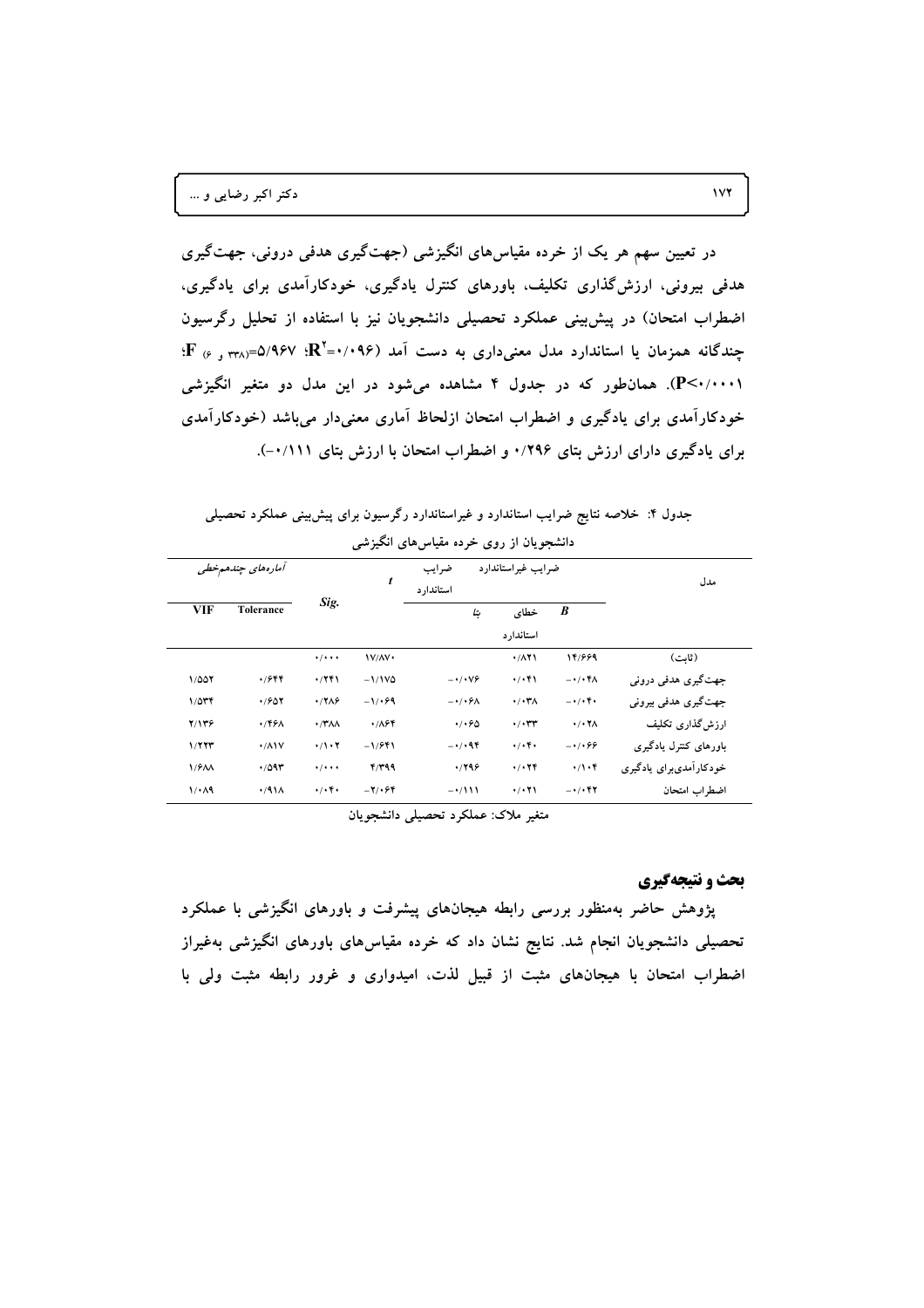**173 ) \*,/( &;+< =;8> % &01+./( -% ,+! -)\*+ 4+% -'%(** 

هیجانهای منفی از قبیل خشم، شرم، ناامیدی، اضطراب و خستگی رابطه منفی دارند. رابطه اضطراب امتحان با هیجانهای منفی از قبیل خشم، شرم، ناامیدی، اضطراب و خستگی مثبت و معنیدار بود. در پیش<sub>ن</sub>ینی عملکرد تحصیلی از روی هیجانهای مختلف تنها هیجان اضطراب مرتبط به کلاس (با بتای منفی). هیجان شرم مرتبط به یادگیری (با بتای منفی) و هیجانهای غرور و شرم مرتبط به ازمون (به ترتیب با بتای مثبت و منفی) سهم داشتند. همانطور که انتظار میرفت هیجانهای فعال $باز مثبت رابطه مثبتی با انگیزش و عملکرد تحصیلی داشتند. برعکس$ هیجانهای غیر فعال $باز منفی از طریق کاهش انگیزش و فرایندهای تلاش $\mu$ مدار اثرات منفی بر$ عملکرد تحصیلی نشان دادند. نتایج پژوهشهای قبلی نیز رابطه معنیداری بین هیجانها و پیشرفت تحصیلی نشان دادهاند. روتیگ و همکاران (۲۰۰۸) به این نتیجه دست یافتند که خستگی و اضطراب پیش بین های منفی عملکرد و لذت پیش بینی مثبت نمرههای پایان ترم میباشد. پکران و همکاران (۲۰۰۲) نیز نشان دادهاند که هیجانات مثبت دانشجویان دانشگاه نظیر لذت امید، غرور بهصورت مثبتی با عملکرد تحصیلی ارتباط دارد. در مطالعه دیگر پکران و همکاران (۲۰۰۹) رابطه مثبتی بین عملکرد تحصیلی و امید و غرور و همچنین همبستگی منفی **.#/(FH \ (1N I0 -#+(/ L('( R2,E R&.:JE -)\*+ &;+< =;8> 4+%** در زمینه اهداف و هیجانهای پیشرفت روابط معنیداری بهدست۱مده است (دانیلز و همکاران. **h6 G6+6 \_2009 <sup>1</sup> ),/ (2009) )( =8 )(=! bX -(% .(2009 R)( =8 )(=! \_2007 R** دادند که اهداف تسلطی بهصورت مثبتی هیجانهای لذت، امید و غرور و بهصورت منفی خستگی، خشم، ناامیدی و شرم را پیش بینی میکند. پکران و همکاران به این نتیجه دست یافتند که هیجانها و اهداف کارکردهای تفکیکی مهمی در پیشبینی عملکرد دارند. نتایج پژوهش دانیلز و همکاران (۲۰۰۹) نیز حاکی از ان است که اهداف تسلطی چه بهتنهایی و چه بهصورت ترکیبی با اهداف عملکردی با لذت بالا و خستگی پایین در مقایسه با اهداف عملکردی مرتبط

<sup>&</sup>lt;sup>1</sup>- Linnenbrink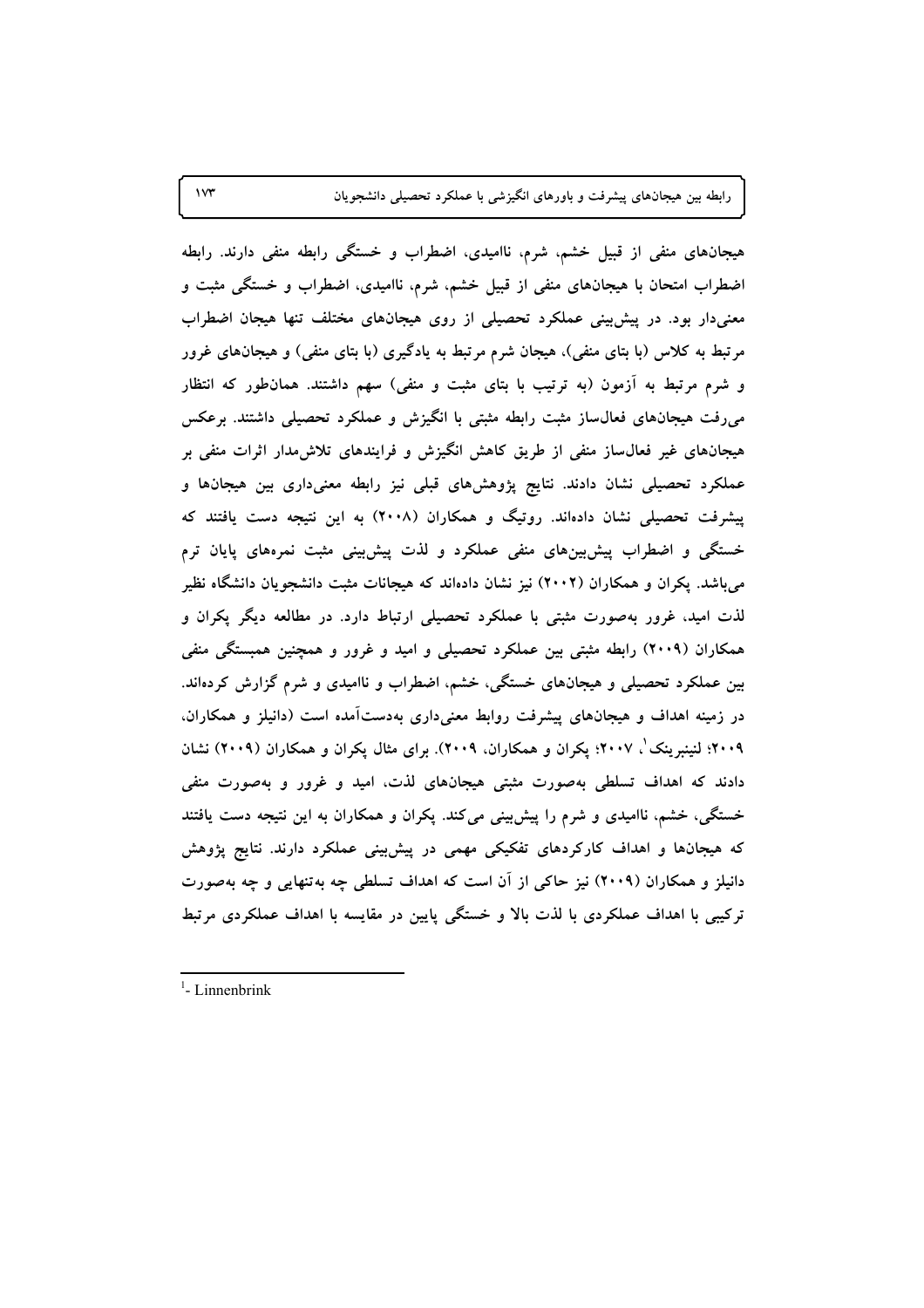بود. افزون بر این دانشجویانی که از اهداف عملکردی را تأیید می کردند چه بهتنهایی و چه در ترکیب با اهداف تسلطی، اضطراب بیشتری در مقایسه با یادگیرندگان دارای اهداف تسلطی داشتند. همسو با انتظارات قبلی، نتایج پژوهش حاضر نشان داد که هیجان فعال $ساز غرور باعث$ افزایش انگیزش درونی و بیرونی و در کل باعث تأثیر مثبت بر عملکرد تحصیلی میشود ولی اضطراب و شرم از طریق کاهش انگیزش درونی تأثیر منفی و بازدارنده بر عملکرد تحصیلی دارند. این یافتهها در راستای نظریه کنترل- ارزش است. پکران و همکاران (۲۰۱۱) نیز به نتایج مشابهی دست یافته بودند. یافتههای پژوهش حاضر کاربردهای مهمی می تواند برای محیطهای تحصیلی داشته باشد. این نتایج بهطور وضوح در راستای این مفروضه است که انواع مختلف هیجانها اهمیت زیادی در درگیری دانشجویان به مطالعه و یادگیری دارند. ازاین٫و به استادان و مربیان پیشنهاد میشود به هیجانهای دانشجویان- ازجمله هیجان خوب پژوهش شده اضطراب أزمون و همچنین دامنه وسیعی از هیجانها فراتر از اضطراب أزمون توجه نمایند.

هرچند نتایج پژوهش حاضر به همراه برخی دیگر از پژوهشها نشان داد که هیجانهای پیشرفت سهمی در تبیین عملکرد تحصیلی دانشجویان دارند. بااینحال، پژوهشهای بیشتری لازم است تا روابط علی هیجانهای پیشرفت با پیشایندها و پیامدهای تحصیلی مشخص شود. در این زمینه همچنین باید به ماهیت متقابل این رابطهها توجه شود. برای مثال ارزیابیها ممکن است هیجانهای پیشرفت را ایجاد کنند و این هیجانها میتوانند بهصورت متقابل ارزیابیها و اتخاذ اهداف پیشرفت را تحت تأثیر قرار دهند. درعینحال موفقیت و شکست نیز می¤واند بهصورت متقابل هیجانهای دانشجویان را شکل دهند (یکران، ۲۰۰۶).

در پیشبینی عملکرد تحصیلی از روی باورهای انگیزشی سهم خودکارآمدی برای یادگیری و اضطراب امتحان ازلحاظ آماری معنیدار بود (خودکارآمدی برای یادگیری دارای ارزش بتای مثبت و اضطراب امتحان با ارزش بتای منفی). همسو با این یافتهها، پژوهشها نشان دادهاند که یادگیرندگان دارای باورهای خودکارآمدی بالا، به مهارتها و توانائیهایشان برای انجام خوب اعتماد دارند و مشارکت بیشتری در فعالیتهای یادگیری نشان میدهند. دانشجویان دارای

 $\mathsf{IVf}$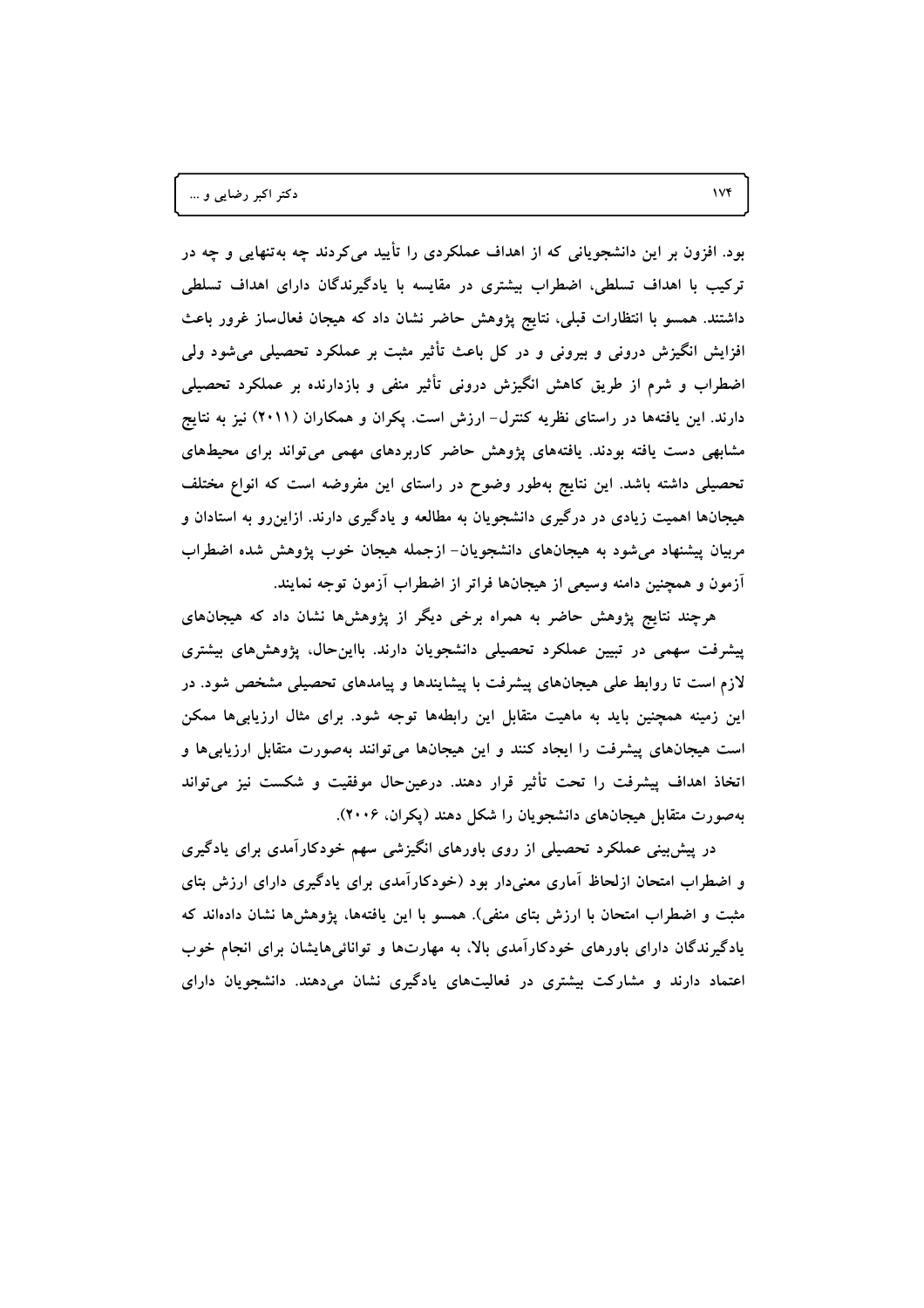خودکارآمدی بالا تمایل به تلاش بیشتر و پشتکار جهت دستیابی به سطوح بالاتر عملکرد تحصیلی در مقایسه با یادگیرندگان دارای خودکارآمدی پایین دارند (پینتریچ و دیگروت، ۱۹۹۰؛ پینتریچ و شانک'، ۲۰۰۲؛ شانک، ۱۹۹۱). این یافته با نتایج پژوهشهای زیمرمن<sup>۲</sup>، بندورا و مارتینز – یونز " (۱۹۹۲)، یاجاریز <sup>۶</sup> و میلر <sup>۵</sup> (۱۹۹۷) همسو و هماهنگ هستند. این یژوهشگران نیز در پژوهشهای خودشان خودکارآمدی را قویترین متغیر پیش بین برای یادگیری، حل مسئله و پیشرفت تحصیلی معرفی کردهاند. برای مثال زیمرمن، بندورا و مارتینز – یونز (۱۹۹۲) گزارش کردهاند که خودکارآمدی تحصیلی بهطور مستقیم ۲۱ درصد واریانس پیشرفت تحصیلی و بهصورت غیرمستقیم از طریق بالابردن سطح آرزوهای یادگیرندگان و تلاش آنها ۳۶ درصد از واریانس پیشرفت تحصیلی را تبیین میکند. کارآمدی شخصی بر باور 'من می توانم' تأکید دارد. در مقابل این عقیده، باور 'من نمیتوانم' قرار دارد که سلیگمن از آن تحت عنوان درماندگی آموختهشده نام می برد و معادلهای آن را بی میلی برای انجام هر عملی برای کسب تقویت یا گریز از تنبیه، منفعل بودن بهطورکلی، گوشهگیری، ترس، افسردگی و پذیرا بودن هر آنچه اتفاق م افتد ذکر می کند (السون ٔ و هرگنهان ٔ ۱۳۸۸). درماندگی آموختهشده از ناتوانی و یا ناتوانی تصوری فرد دراینباره که کاری از او ساخته نیست ناشی میشود. بنابراین برای بهبود عملکرد تحصیلی توصیه میشود استادان محترم تصورات یادگیرندگان از کارآمدی شخصی و خودباوری (باور من می توانم) را در دانشجویان تقویت نمایند.

نتایج پژوهشهای قبلی همسو با پژوهش حاضر رابطه منفی بین اضطراب امتحان و عملکرد تحصیلی نشان دادند (برای مثال همبری^، ۱۹۸۸؛ زیدنز، ۱۹۹۸؛ ۲۰۰۷؛ پینتریچ و دیگروت،

- <sup>3</sup>- Martinez-Pons
- <sup>4</sup>- Pajares
- $<sup>5</sup>$  Miller</sup>
- $6$ -Olson
- $7$  Hergenhahn
- <sup>8</sup>-Hembree

 $\sqrt{0}$ 

 $1$ - Schunk

 $2$ - Zimmerman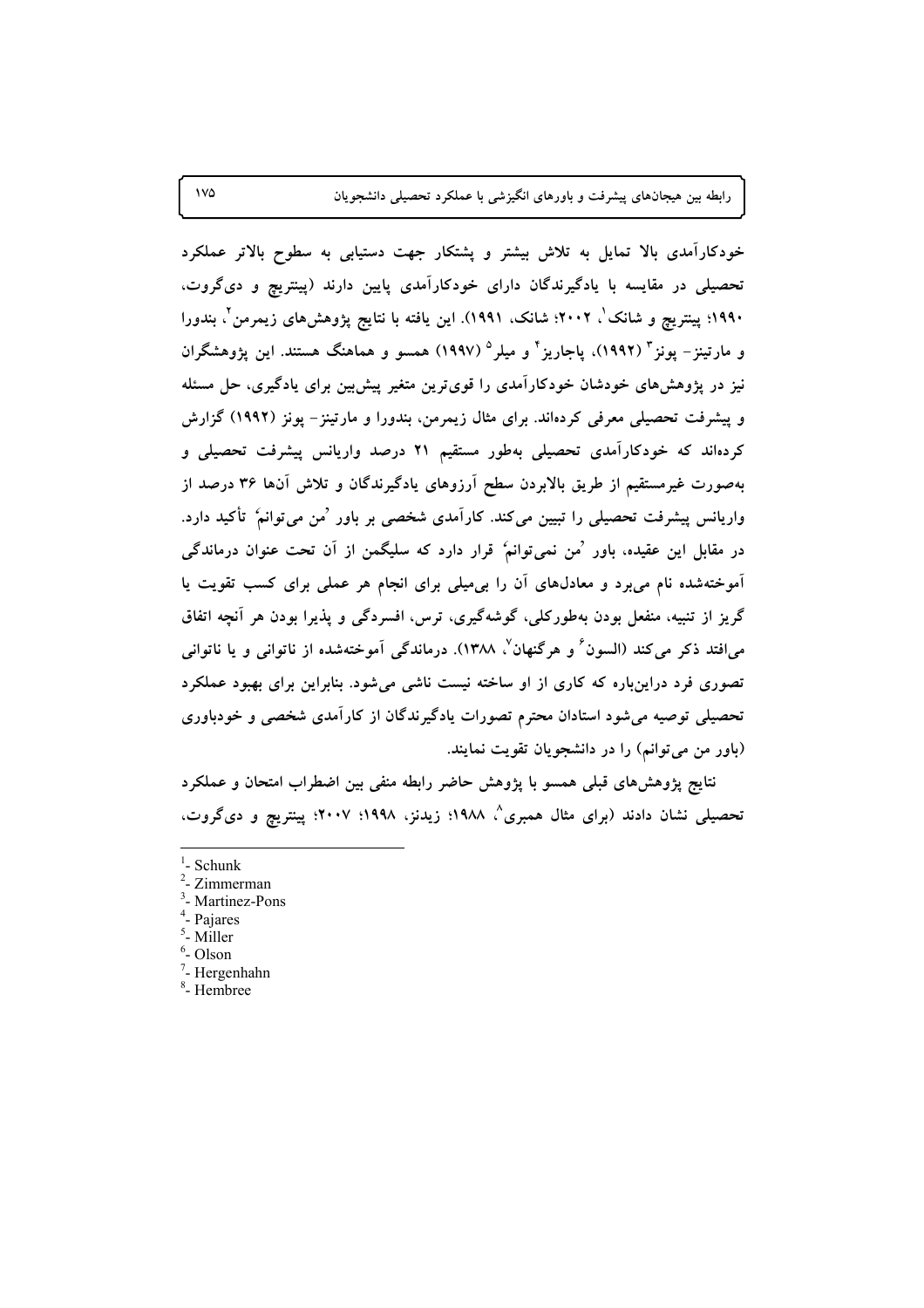۱۹۹۰؛ موسوی نژاد، ۱۳۷۶؛ علی محمدی، ۱۳۷۵). یژوهشها نشان دادهاند که یادگیرندگان دارای اضطراب امتحان در تمرکز بر نکات اصلی، سازمان دادن مطالب دوره، رمزگردانی اطلاعات با استفاده از راهبردهای پایینتر، مدیریت زمان مطالعه، استفاده از منابع بیرونی نظیر همسالان دشواری دارند (وانزیل– تامسن ٰ و لوینگستون ْ، ۱۹۹۹). این یافتهها همگی نقش منفی و بازدارنده اضطراب امتحان را در عملکرد تحصیلی برجسته می سازند.

یافتههای این پژوهش با چندین محدودیت مواجه است: اول اینکه این نتایج ممکن است در تکالیف و بافتهای مختلف کلاسی و گروههای سنی متفاوت تغییــر پابنــد. بنــابراین تحقیقــات دیگری ترجیحاً طرحهای پژوهشی طولی لازم است تا به روابط چند متغیری بین عملکرد کلاسی یادگیرندگان و جهتگیری انگیزشی و هیجانهای پیشرفت در بافتهای کلاسی و گروههای سنی متفاوت بپردازد. دوم اینکه نتایج تحلیل رگرسیون نشان داد که مقدار زیادی از واریانس عملکرد تحصیلی توسط عوامل دیگری پیش بینی می شود، لذا پیشنهاد می شود پژوهشگران علاقهمنــد بــه این موضوع عوامل مؤثر دیگر در عملکرد تحصیلی از قبیــل اســتعداد، ســبکهــای شــناختی و یادگیری، ساختار کلاسی، راهبردهای خودنظم‹هی، ویژگیAهای شخـصیتی و… کـه احتمـال میرود در تبیین عملکرد تحصیلی نقش داشته باشند را موردپژوهش قرار دهند. درنهایت اینک جامعه آماری پژوهش حاضر را دانشجویان دانشگاه پیام نور مرکز تبریز تشکیل میدادند. بنابراین برای افزایش تعمیمپذیری نتایج تحقیق بــهکــل دانــشجویان، اســتفاده از نمونــههــای آمــاری از دانشگاههای دیگر که ساختار متفاوتی با دانشگاه پیام نور دارند ضروری به نظر میرسد. ازاین رو پیشنهاد می شود که تحقیقات مشابهی روی دانشجویان سایر دانشگاهها انجام شود.

<sup>1</sup>- VanZile-Tamsen

 $2$ - Livingston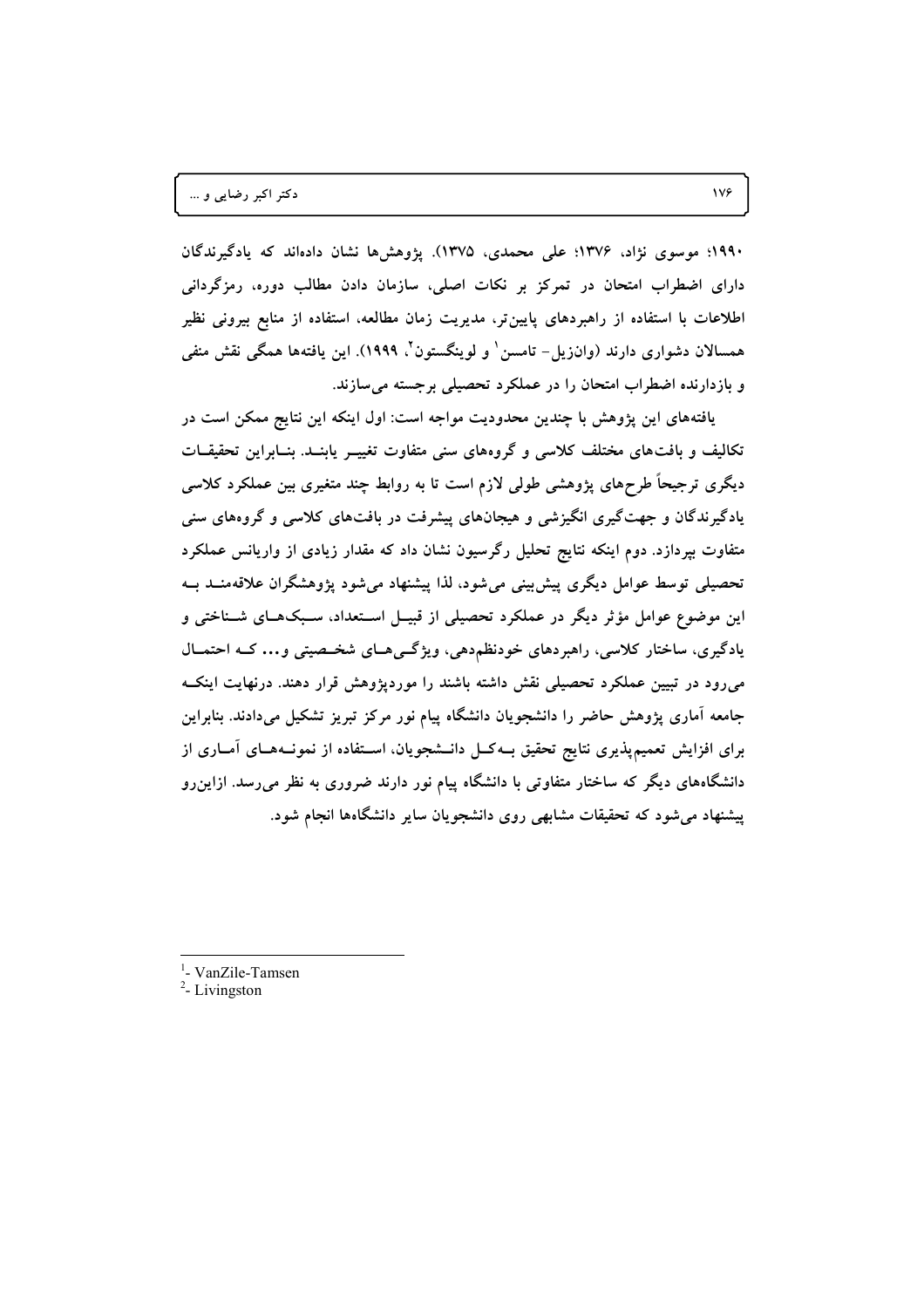# منابع

۱. السون، متيو. اچ.، و هرگنهان، بي. آر. (۱۳۸۸). *مقدمهای بر نظریههای یادگیری* (ترجمه علیاکبر سیف). تهران: نشر دوران. (تاریخ انتشار اثر به زبان اصلی، ۲۰۰۹). ۲. يالانت، جولي. (١٣٨٩). *تحليل دادههاي علوم رفتاري با برنامه SPSS* (ترجمه اكبر رضايي). تبريز: فروزش. (تاريخ انتشار اثر به زبان اصلي ٢٠٠٧). ۳. رضائی، اکبر. (۱۳۹۱). *هنجاریابی پرسشنامه هیجانهای پیشرفت و بررسی رابطه این* هیج*انها با باورهای انگیزشم و استراتژی های یادگیری … .* گزارش پژوهشی، دانشگاه پیام نور استان آذربايجانشرقي. ۴. سرمد، زهره.، بازرگان، عباس.، و حجازی، الهه. (۱۳۷۸). ر*وش های تحقیق در علوم رفتاری*. تھ ان: آگاه. ۵. عابديني، ياسمين.، باقريان، رضا.، وكدخدايي، محبوبهالسادات. (١٣٨٩). بررسي رابطه باورهای انگیزشی و راهبردهای شناختی- فراشناختی با پیشرفت تحصیلی: آزمون مدلهای رقيب. تازەھاي علوم شناختى، ٣، ٢٨-٣٩. ۶. علی محمدی، حسین. (۱۳۷۵). بررسی رابطه اضطراب امتحان، درونگرایی، برونگرایی دانش آموزان، تحصیلات و شغل والدین با پیشرفت تحصیلی دانش آموزان سال سوم راهنمایی. یایاننامه کارشناسی ارشد. دانشگاه شیراز. ۷. موسوی نژاد، عبدالمحمد. (۱۳۷۶). بررسی رابطه باورهای انگیزشی و راهبردهای یادگیری خودنظم د*ادهشده با پیشرفت تحصیلی دانش آموزان سال سوم راهنمایی.* پایاننامه کارشناسی ارشد. دانشگاه تهران.

8. Ainley, M., Hidi, S., & Berndorff, D. (2002). Interest, learning, and the psychological processes that mediate their relationship. Journal of Educational Psychology, 94(3), 545-561.

9. Bandura, A. (1977). Self-efficacy: Toward a unifying theory of behavioral change. *Psychological Review*, 84, 191-215.

10. Daniels, L. M., Stupnisky, R. H., Pekrun, R., Haynes, T. L., Perry, R. P., & Newall, N. E. (2009). A longitudinal analysis of achievement

 $\mathsf{v}\mathsf{v}$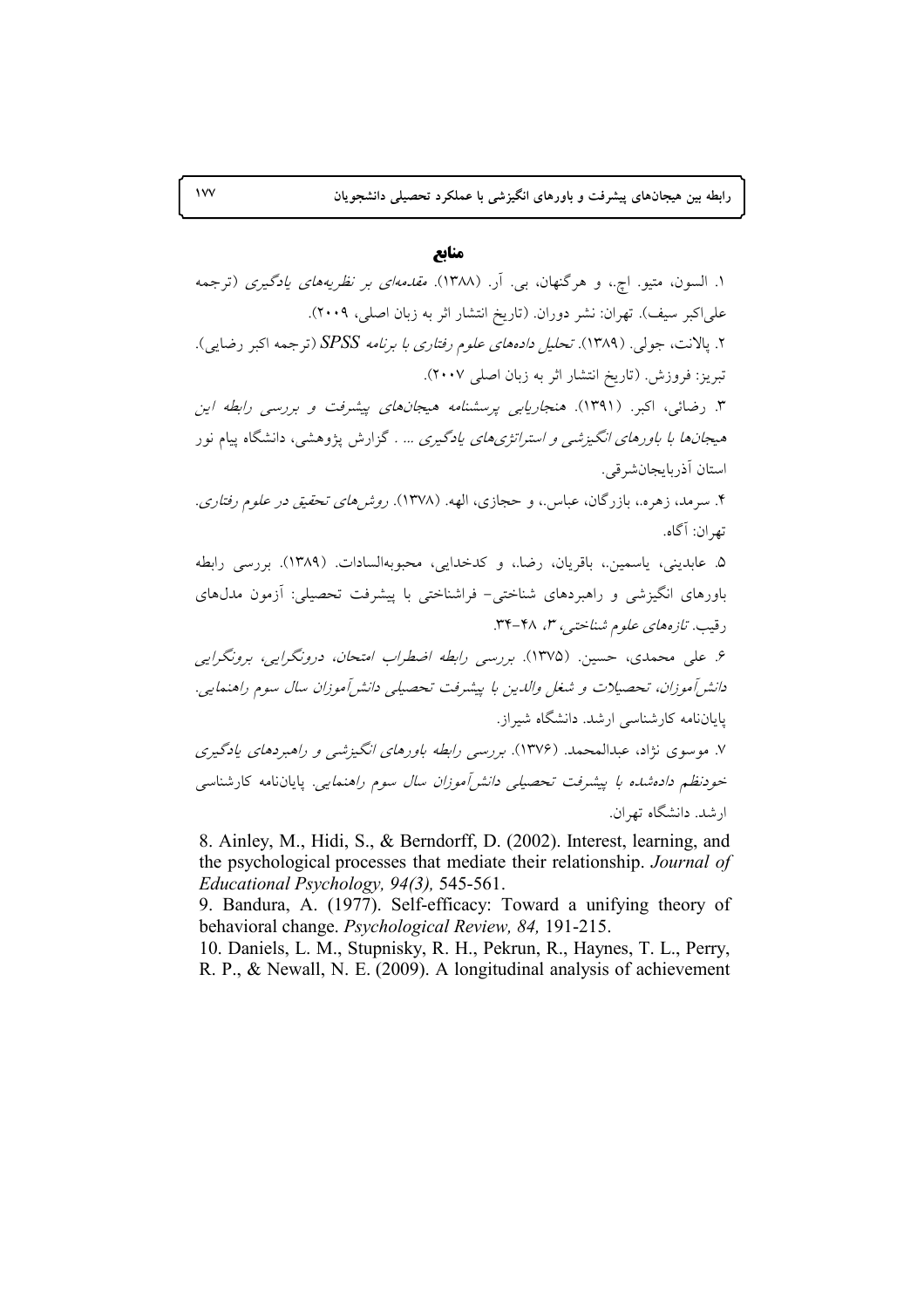goals: From affective antecedents to emotional effects and achievement outcomes. *Journal of Educational Psychology, 4,* 948- 963.

11. Duncan, T., & McKeachie, W. (2005). The making of the Motivated Strategies for Learning Questionnaire. *Educational Psychologist, 40(2),* 117-128.

12. Endler, N., & Okada, M. (1975). A multidimensional measure of trait anxiety: The SR Inventory of General Trait Anxiousness. Journal of Consulting and Clinical Psychology, 43, 319–329.

13. Fredrickson, B. L. (2001). The role of positive emotions in positive psychology: The broaden-and-build theory of positive emotions*. American Psychologist, 56,* 218–226.

14. Hembree, R. (1988). Correlates, causes, effects, and treatment of test anxiety. *Review of Educational Research, 58*, 47-77.

15. Lazarus, R. S., & Folkman, S. (1984). *Stress, appraisal, and coping*. New York: Springer.

16. Linnenbrink, E. A. (2007). *The role of affect in student learning: A multi-dimensional approach to considering the interaction of affect, motivation, and engagement*. In P. A. Schutz & R. Pekrun (Eds.), Emotion in education (pp. 107-124). San Diego: Academic Press.

17. Pagares, F., Miller, M.d. (1997) Mathematics self-efficacy and mathemathics problem-solving. Implications of using defferent forms of assessment. *The journal of experimental education, 65*, 213-228.

18. Pekrun, R. (1992). *Kognition und Emotion in studienbezogenen Lern- und Leistungssituationen: Explorative Analysen* [Cognition and emotion in academic situations of learning and achievement: An exploratory analysis]. Unterrichtswissenschaft, 20, 308–324.

19. Pekrun, R. (2006). The control-value theory of achievement emotions: Assumptions, corollaries, and implications for educational research and practice. Educational *Psychology Review, 18*, 315–341.

20. Pekrun, R., Elliot, A. J., & Maier, M. A. (2006). Achievement goals and discrete achievement emotions: A theoretical model and prospective test. *Journal of Educational Psychology, 98,* 583–597.

21. Pekrun, R., Elliot, A. J., & Maier, M. A. (2009). Achievement goals and achievement emotions: Testing a model of their joint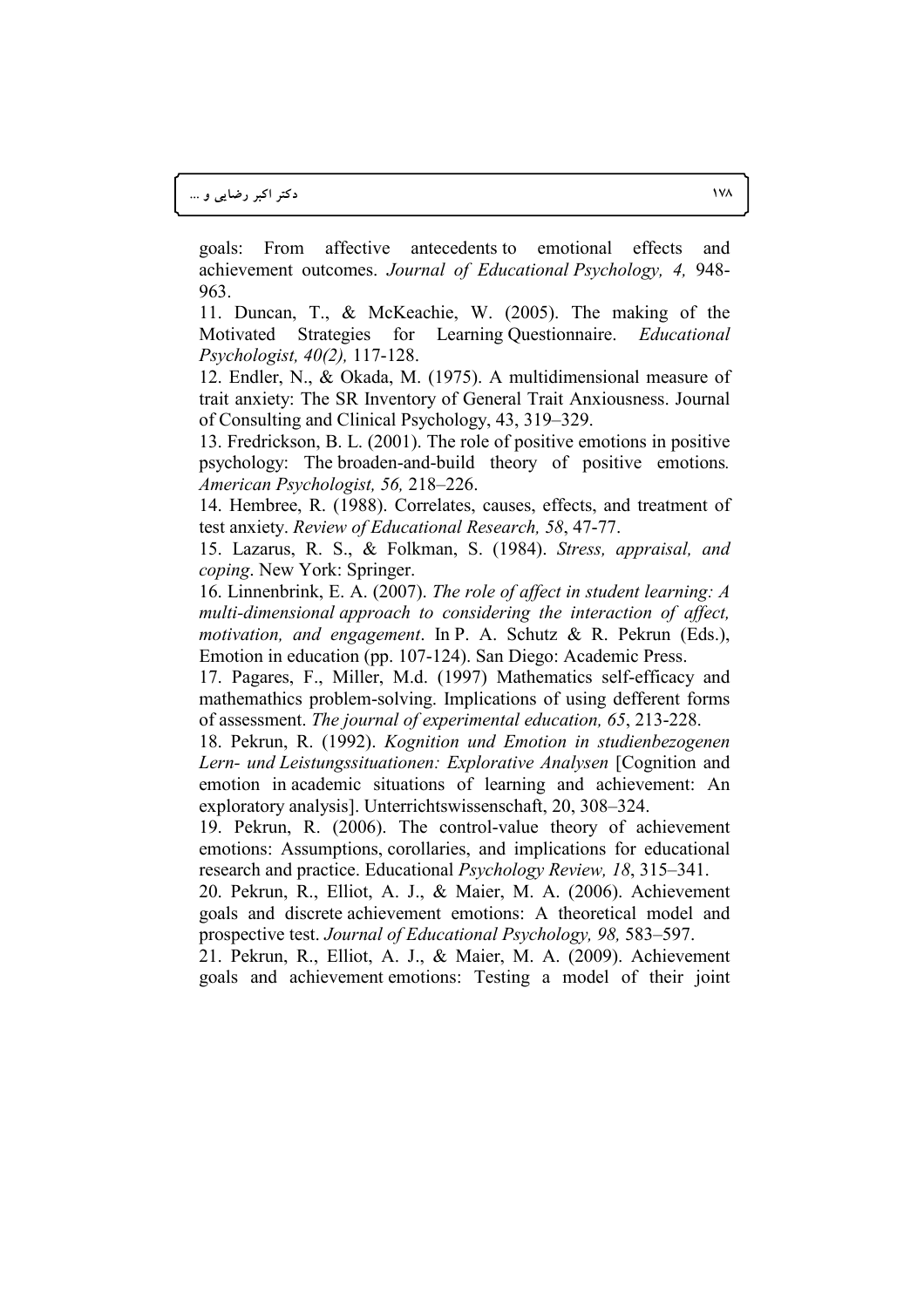relations with academic performance*. Journal of Educational Psychology, 101*, 115–135.

22. Pekrun, R., Goetz, T., Daniels, L. M., Stupnisky, R. H., & Perry, R. P. (2010). Boredom in achievement settings: Exploring controlvalue antecedents and performance outcomes of a neglected emotion*. Journal of Educational Psychology, 102*, 531–549.

23. Pekrun, R., Goetz, T., Frenzel, A. C., Barchfeld, P., & Perry, R. P. (2011). measuring emotions in students' learning and performance: The achievement emotions questionnaire (AEQ). *Contemporary Educational Psychology, 36(1),* 36-48.

24. Pekrun, R., Goetz, T., Perry, R. P., Kramer, K., & Hochstadt, M. (2004). Beyond test anxiety: Development and validation of the Test Emotions Questionnaire (TEQ). Anxiety, Stress and Coping, 17, 287– 316.

25. Pekrun, R., Goetz, T., Titz, W., & Perry, R. P. (2002). Academic emotions in students' self-regulated learning and achievement: A program of quantitative and qualitative research. *Educational Psychologist, 37*, 91–106.

26. Perry, R. P., Hladkyj, S., Pekrun, R., & Pelletier, S. T. (2001). Academic control and action control in the achievement of college students: A longitudinal field study*. Journal of Educational Psychology, 93*, 776–789.

27. Pintrich, P. & Schunk, D. (2002). *Motivation in education: Theory, research, and applications* (2nd ed.). Upper Saddle River, NJ: Merrill Prentice-Hall.

28. Pintrich, P., & DeGroot, E. (1990). Motivational and self-regulated learning components of classroom academic performance. *Journal of Educational Psychology, 82(1),* 33-40.

29. Pintrich, P., Smith, D., Garcia, T., & McKeachie, W. (1993). Reliability and predictive validity of the Motivated Strategies for Learning Questionnaire (MSLQ). *Educational and Psychological Measurement, 53*. 801-813.

30. Ruthig, J. C., Perry, R. P., Hladkyj, S., Hall, N. C., Pekrun, R., & Chipperfield, J. G. (2008). Perceived control and emotions: interactive effects on performance in achievement settings. *Social Psychology of*